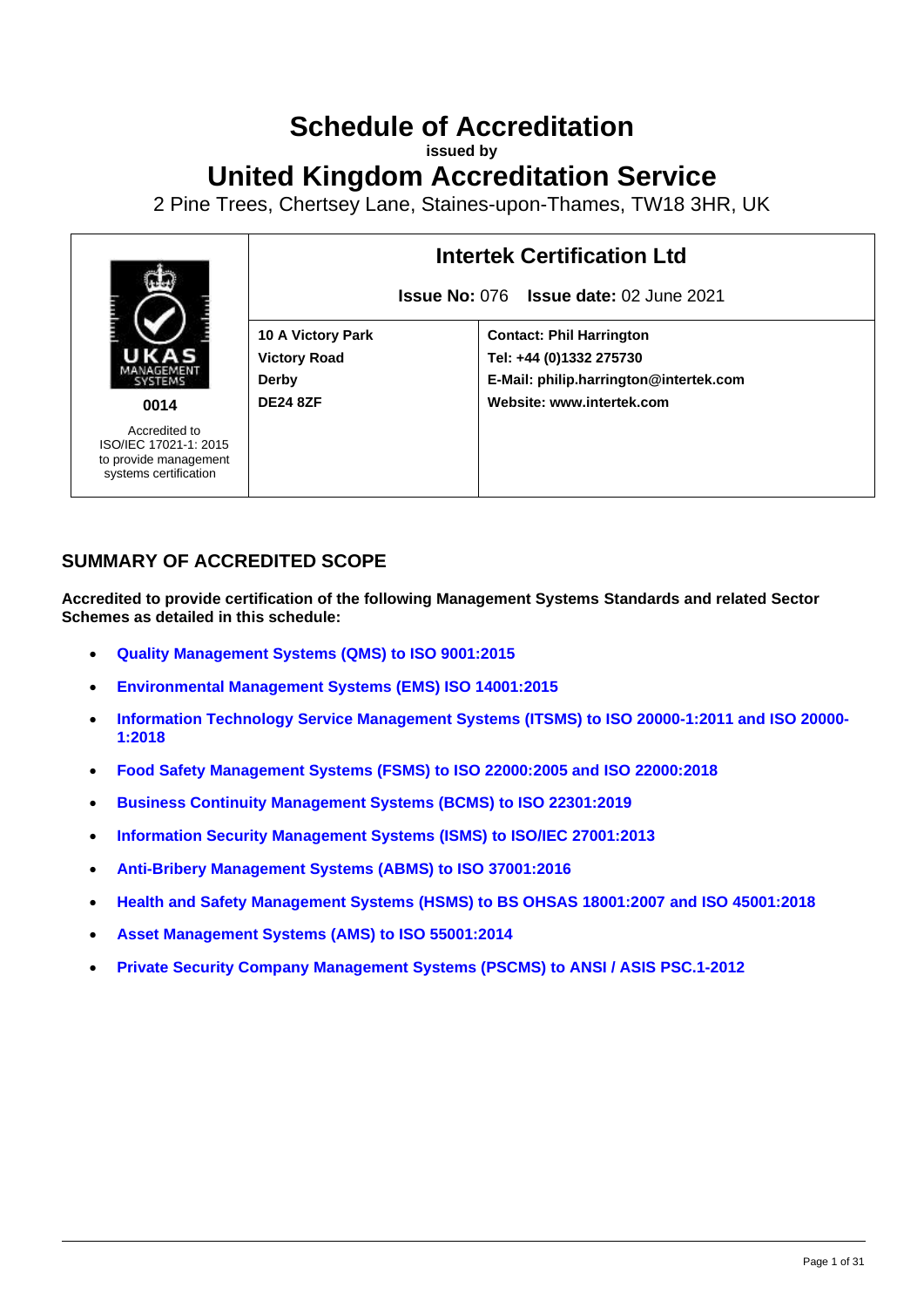

Accredited to ISO/IEC 17021-1: 2015 to provide management systems certification

#### **Schedule of Accreditation issued by United Kingdom Accreditation Service**

2 Pine Trees, Chertsey Lane, Staines -upon-Thames, TW18 3HR, UK

#### **Intertek Certification Ltd.**

**Issue No:** 076 **Issue date:** 02 June 2021

| <b>KEY LOCATION ADDRESS</b>                                                                                          | QMS          | EMS | <b>ITSMS</b> | <b>FSMS</b> | <b>BCMS</b> | <b>ISMS</b> | ABMS* | HSMS | AMS | PSCMS |
|----------------------------------------------------------------------------------------------------------------------|--------------|-----|--------------|-------------|-------------|-------------|-------|------|-----|-------|
| 10 A Victory Park<br>Victory Road<br>Derby<br>DE24 8ZF                                                               | $\checkmark$ | ✓   | ✓            | ✓           | ✓           | ✓           |       | ✓    | ✓   |       |
| 24A Acad. Metodi Popov Fl.5<br>Sofia 1113<br>Bulgaria                                                                | ✓            | ✓   | ✓            | ✓           | ✓           | ✓           | ✓     | ✓    |     |       |
| The 2 <sup>nd</sup> Floor, No. 15-16, Lane 1988<br>Changzhong Road, Jingan District,<br>Shanghai 200435, P. R. China | $\checkmark$ | ✓   |              |             |             |             |       | ✓    |     |       |
| No.889<br><b>Yishan Road</b><br>Xuhui District<br>Shanghai<br>Peoples Republic of China                              |              |     |              | ✓           |             |             |       |      |     |       |
| F Wing 2 <sup>nd</sup> Floor Tex Centre<br>Chandivali Farm Road<br>Andheri (East)<br>Mumbai- 400072                  | ✓            |     |              |             |             |             |       |      |     |       |
| 4F Nihonbashi N Building<br>1-4-2 Nihonbashi Horidome Cho<br>Chuo - Ku<br>Tokyo 103-0012<br>Japan                    | ✓            |     |              |             |             | ✓           |       | ✓    |     |       |
| 6-L12-01<br>Level 12, Tower 2<br>Menara PGRM, No. 6 & 8<br>Jalan Pudu Ulu, Cheras<br>56100 Kuala Lumpur<br>Malaysia  | $\checkmark$ | ✓   |              |             |             |             |       |      |     |       |

This Certification Body has demonstrated to UKAS that it has the systems and processes in place to provide the competence and capability, including understanding of local requirements, to manage and issue accredited management systems certification in the country in which it is established and in any other country, for the standards and scopes detailed on this schedule, unless specifically detailed in the individual Management System scope table *(denoted by* \**)*.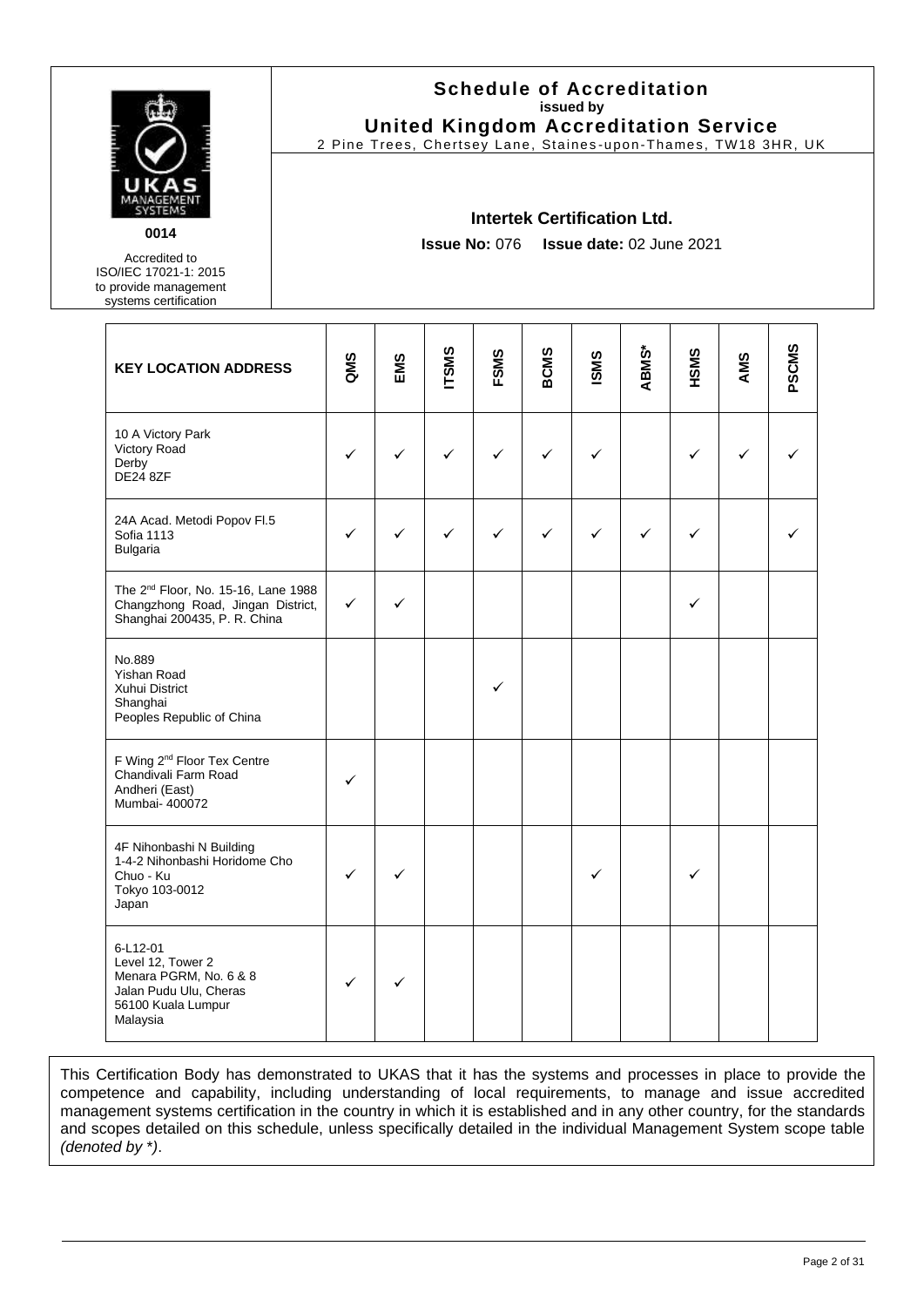

#### **Schedule of Accreditation issued by United Kingdom Accreditation Service**

2 Pine Trees, Chertsey Lane, Staines -upon-Thames, TW18 3HR, UK

#### **Intertek Certification Ltd.**

**Issue No:** 076 **Issue date:** 02 June 2021

<span id="page-2-0"></span>

| ISO 9001: 2015 Certification                                     |                                               |                                                                                                                                                                                                                                                             |  |
|------------------------------------------------------------------|-----------------------------------------------|-------------------------------------------------------------------------------------------------------------------------------------------------------------------------------------------------------------------------------------------------------------|--|
| <b>Accreditation Scope Reference</b><br>(as defined in IAF ID 1) | <b>Full / Limited</b><br><b>Accreditation</b> | <b>Extent of Scope</b>                                                                                                                                                                                                                                      |  |
| IAF 1 Agriculture, forestry and fishing                          | Full                                          | Including: HACCP in accordance with the<br>principles of Codex Alimentarius (MICL<br>document - MI Specification H-02) in<br>association with ISO 9001 series standards<br>for a limited scope associated with food and<br>food chain related products only |  |
| IAF 2 Mining and quarrying                                       | Full                                          |                                                                                                                                                                                                                                                             |  |
| IAF 3 Food products, beverages and tobacco                       | Full                                          | Including: HACCP in accordance with the<br>principles of Codex Alimentarius (MICL<br>document - MI Specification H-02) in<br>association with ISO 9001 series standard                                                                                      |  |
| IAF 4 Textiles and textile products                              | Full                                          |                                                                                                                                                                                                                                                             |  |
| IAF 5 Leather and leather products                               | Full                                          |                                                                                                                                                                                                                                                             |  |
| IAF 6 Wood and wood products                                     | Full                                          |                                                                                                                                                                                                                                                             |  |
| IAF 7 Pulp, paper and paper products                             | Full                                          |                                                                                                                                                                                                                                                             |  |
| IAF 8 Publishing companies                                       | Full                                          |                                                                                                                                                                                                                                                             |  |
| IAF 9 Printing companies                                         | Full                                          |                                                                                                                                                                                                                                                             |  |
| IAF 10 Manufacture of coke and refined<br>petroleum products     | Full                                          |                                                                                                                                                                                                                                                             |  |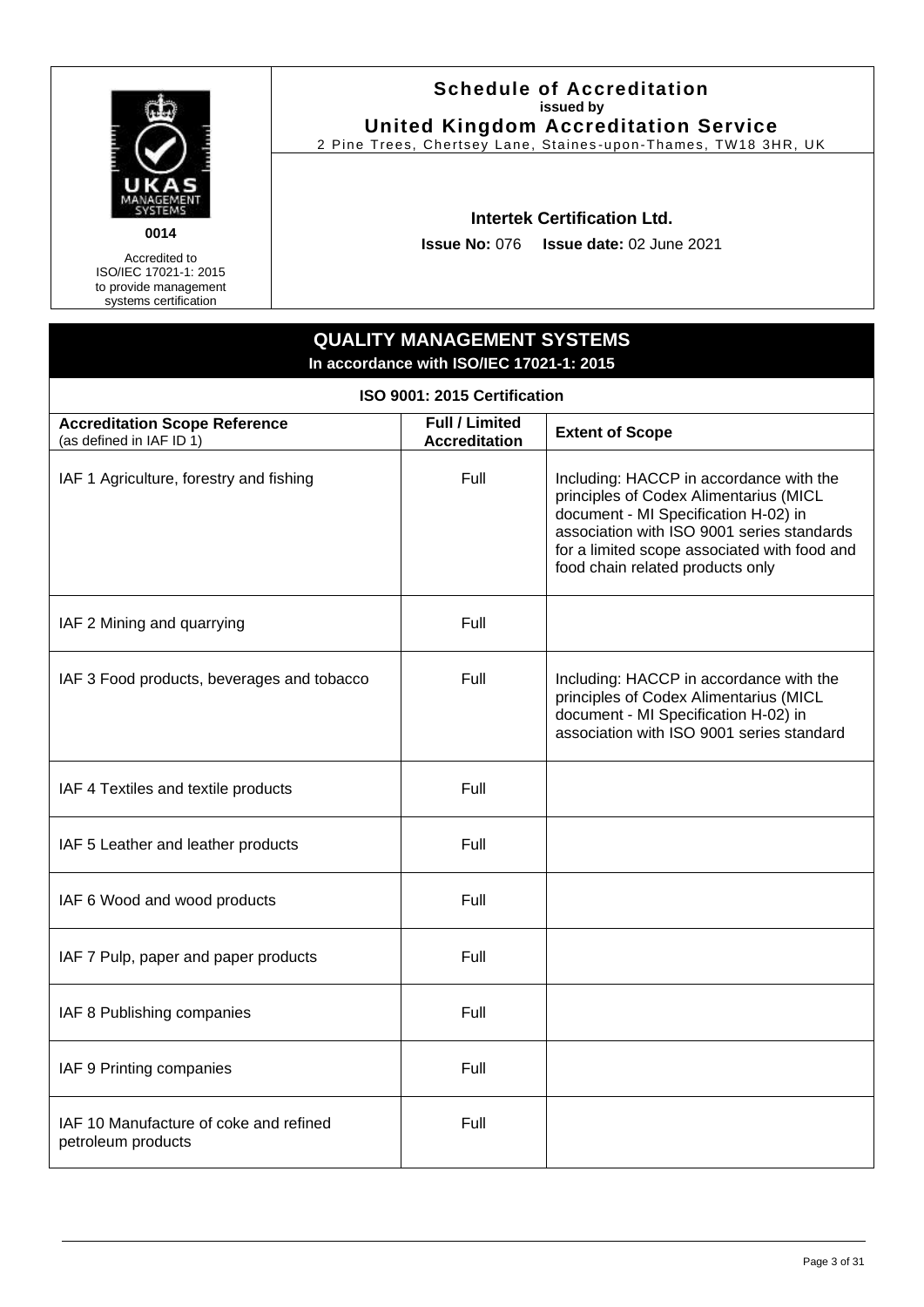

#### **Schedule of Accreditation issued by United Kingdom Accreditation Service**

2 Pine Trees, Chertsey Lane, Staines -upon-Thames, TW18 3HR, UK

#### **Intertek Certification Ltd.**

**Issue No:** 076 **Issue date:** 02 June 2021

| ISO 9001: 2015 Certification                                     |                                               |                        |  |
|------------------------------------------------------------------|-----------------------------------------------|------------------------|--|
| <b>Accreditation Scope Reference</b><br>(as defined in IAF ID 1) | <b>Full / Limited</b><br><b>Accreditation</b> | <b>Extent of Scope</b> |  |
| IAF 12 Chemicals, chemical products and fibres                   | Full                                          |                        |  |
| IAF 13 Pharmaceuticals                                           | Full                                          |                        |  |
| IAF 14 Rubber and plastic products                               | Full                                          |                        |  |
| IAF 15 Non-metallic mineral products                             | Full                                          |                        |  |
| IAF 16 Concrete, cement, lime, plaster etc                       | Full                                          |                        |  |
| IAF 17 Basic metals and fabricated metal<br>products             | Full                                          |                        |  |
| IAF 18 Machinery and equipment                                   | Full                                          |                        |  |
| IAF 19 Electrical and optical equipment                          | Full                                          |                        |  |
| IAF 22 Other transport equipment                                 | Full                                          |                        |  |
| IAF 21 Aerospace                                                 | Full                                          |                        |  |
| IAF 23 Manufacturing not elsewhere classified                    | Full                                          |                        |  |
| IAF 24 Recycling                                                 | Full                                          |                        |  |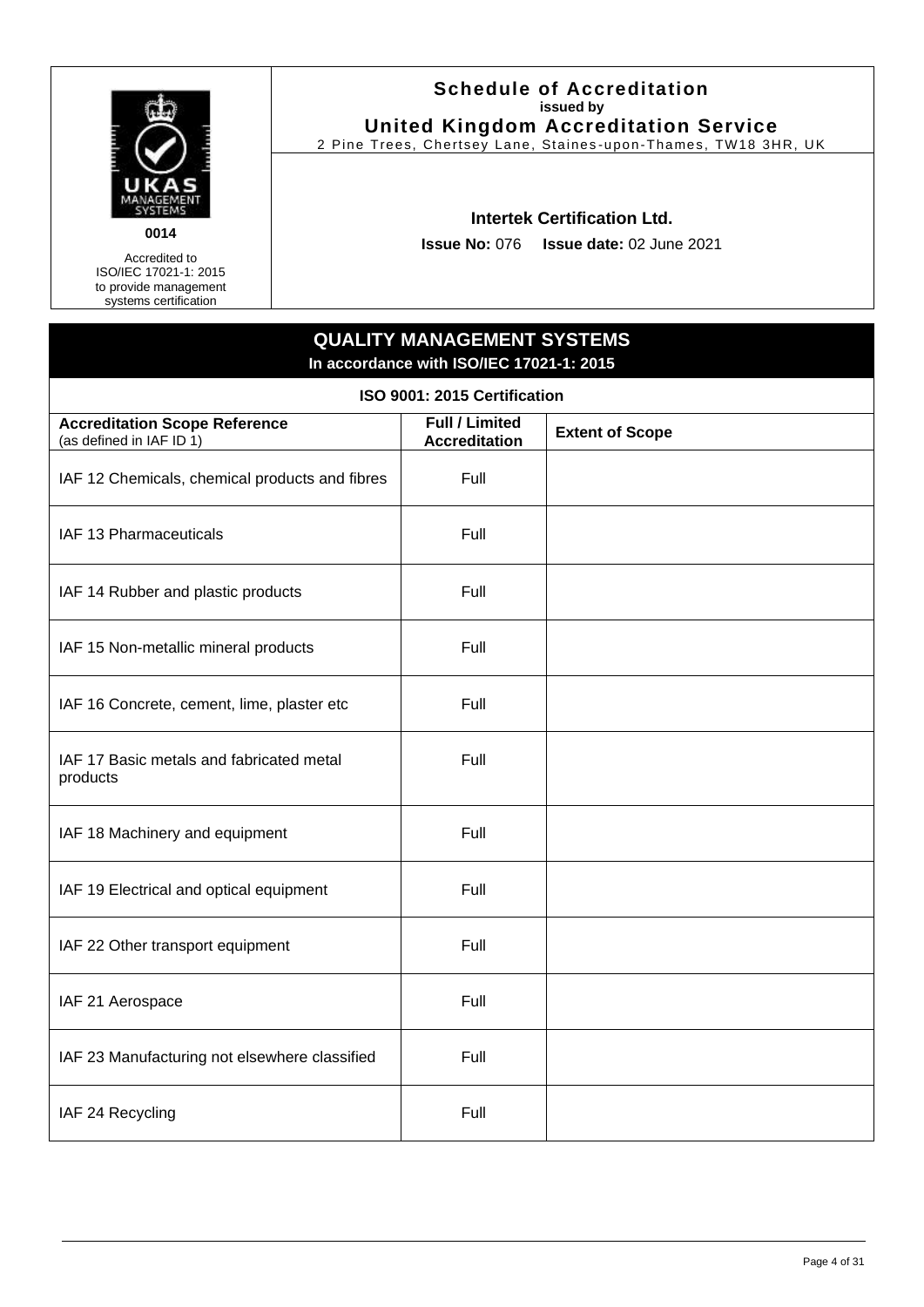

#### **Schedule of Accreditation issued by United Kingdom Accreditation Service**

2 Pine Trees, Chertsey Lane, Staines -upon-Thames, TW18 3HR, UK

#### **Intertek Certification Ltd.**

**Issue No:** 076 **Issue date:** 02 June 2021

| ISO 9001: 2015 Certification                                                                                    |                                               |                                                                                                                                                                                                                                                             |  |
|-----------------------------------------------------------------------------------------------------------------|-----------------------------------------------|-------------------------------------------------------------------------------------------------------------------------------------------------------------------------------------------------------------------------------------------------------------|--|
| <b>Accreditation Scope Reference</b><br>(as defined in IAF ID 1)                                                | <b>Full / Limited</b><br><b>Accreditation</b> | <b>Extent of Scope</b>                                                                                                                                                                                                                                      |  |
| IAF 25 Electricity supply                                                                                       | Full                                          |                                                                                                                                                                                                                                                             |  |
| IAF 26 Gas supply                                                                                               | Full                                          |                                                                                                                                                                                                                                                             |  |
| IAF 27 Water supply                                                                                             | Full                                          |                                                                                                                                                                                                                                                             |  |
| IAF 28 Construction                                                                                             | Full                                          |                                                                                                                                                                                                                                                             |  |
| IAF 29 Wholesale and retail trade; Repair of<br>motor vehicles, motorcycles and personal and<br>household goods | Full                                          | Including: HACCP in accordance with the<br>principles of Codex Alimentarius (MICL<br>document - MI Specification H-02) in<br>association with ISO 9001 series standards<br>for a limited scope associated with food and<br>food chain related products only |  |
| IAF 30 Hotels and restaurants                                                                                   | Full                                          | Including: HACCP in accordance with the<br>principles of Codex Alimentarius (MICL<br>document - MI Specification H-02) in<br>association with ISO 9001 series standards<br>for a limited scope associated with food and<br>food chain related products only |  |
| IAF 31 Transport, storage and communication                                                                     | Full                                          |                                                                                                                                                                                                                                                             |  |
| IAF 32 Financial intermediation; real estate;<br>renting                                                        | Full                                          |                                                                                                                                                                                                                                                             |  |
| IAF 33 Information technology                                                                                   | Full                                          |                                                                                                                                                                                                                                                             |  |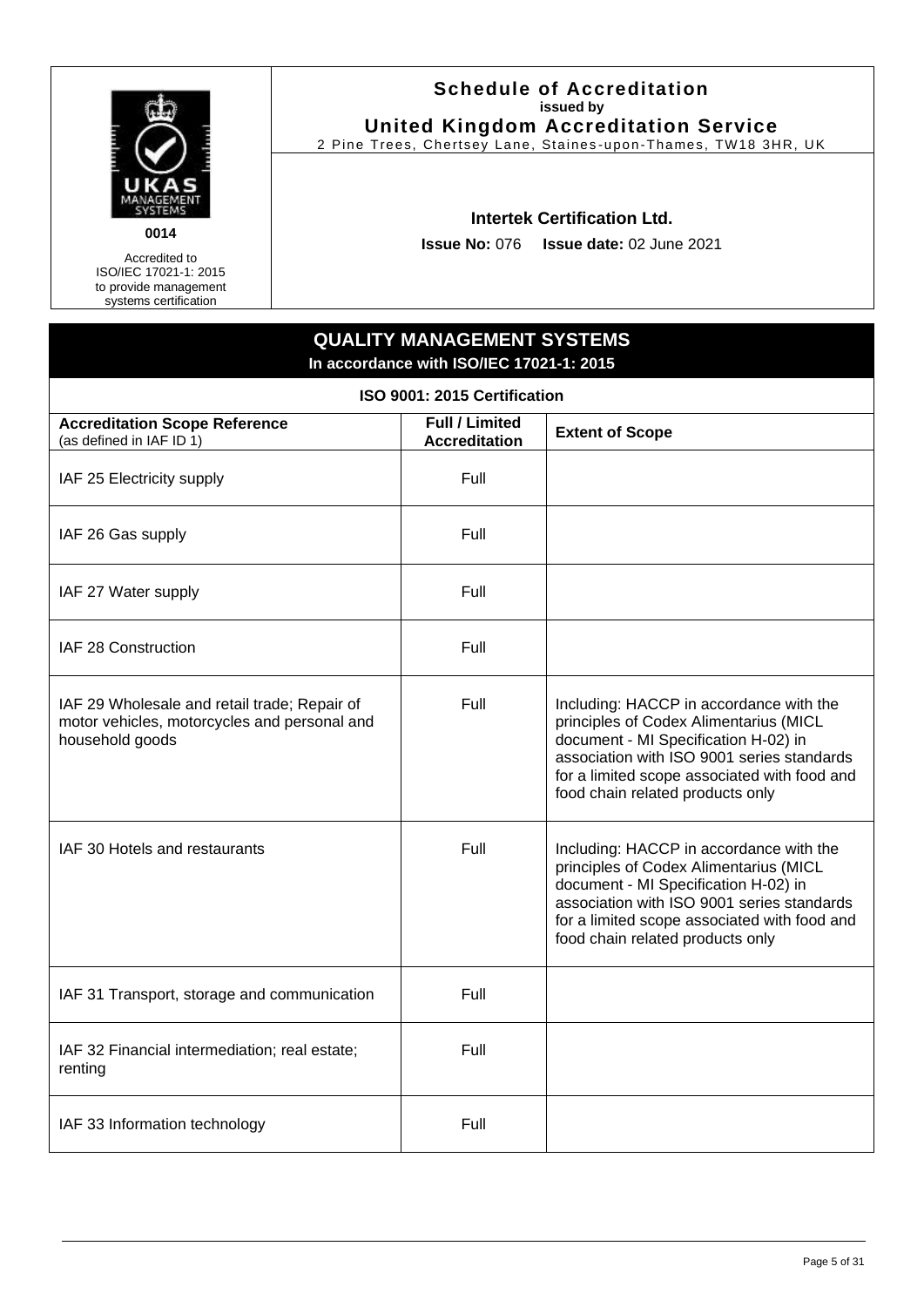

#### **Schedule of Accreditation issued by United Kingdom Accreditation Service**

2 Pine Trees, Chertsey Lane, Staines -upon-Thames, TW18 3HR, UK

#### **Intertek Certification Ltd.**

**Issue No:** 076 **Issue date:** 02 June 2021

| ISO 9001: 2015 Certification                                     |                                               |                        |  |
|------------------------------------------------------------------|-----------------------------------------------|------------------------|--|
| <b>Accreditation Scope Reference</b><br>(as defined in IAF ID 1) | <b>Full / Limited</b><br><b>Accreditation</b> | <b>Extent of Scope</b> |  |
| IAF 34 Engineering services                                      | Full                                          |                        |  |
| IAF 35 Other services                                            | Full                                          |                        |  |
| IAF 36 Public administration                                     | Full                                          |                        |  |
| IAF 37 Education                                                 | Full                                          |                        |  |
| IAF 38 Health and social work                                    | Full                                          |                        |  |
| IAF 39 Other social services                                     | Full                                          |                        |  |
| <b>END</b>                                                       |                                               |                        |  |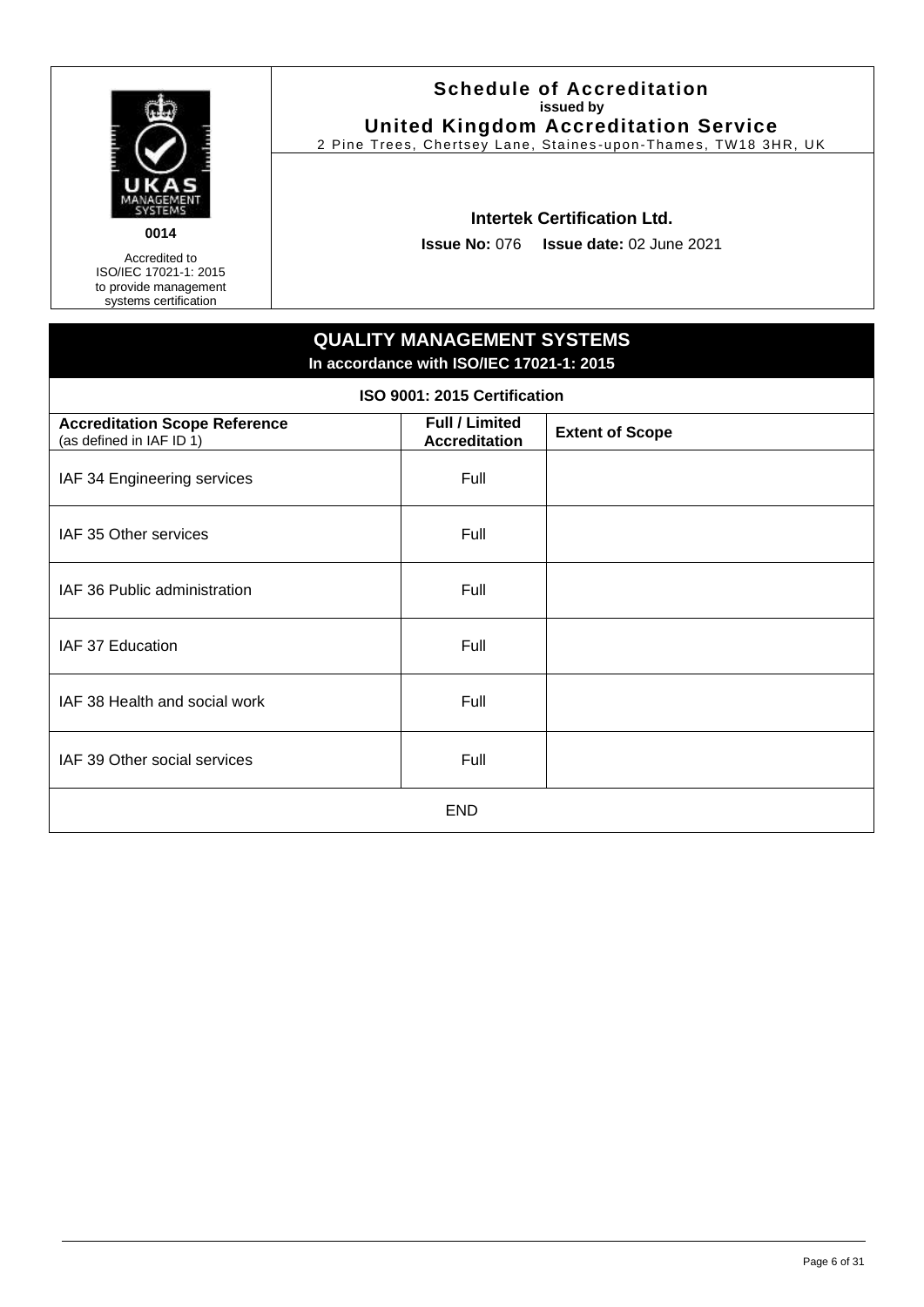

#### **Schedule of Accreditation issued by United Kingdom Accreditation Service**

2 Pine Trees, Chertsey Lane, Staines -upon-Thames, TW18 3HR, UK

#### **Intertek Certification Ltd.**

**Issue No:** 076 **Issue date:** 02 June 2021

## **ENVIRONMENTAL MANAGEMENT SYSTEMS In accordance with ISO/IEC 17021-1: 2015**

<span id="page-6-0"></span>

| ISO 14001: 2015 Certification                                    |                                               |                        |  |
|------------------------------------------------------------------|-----------------------------------------------|------------------------|--|
| <b>Accreditation Scope Reference</b><br>(as defined in IAF ID 1) | <b>Full / Limited</b><br><b>Accreditation</b> | <b>Extent of Scope</b> |  |
| IAF 1 Agriculture, forestry and fishing                          | Full                                          |                        |  |
| IAF 2 Mining and quarrying                                       | Full                                          |                        |  |
| IAF 3 Food products, beverages and tobacco                       | Full                                          |                        |  |
| IAF 4 Textiles and textile products                              | Full                                          |                        |  |
| IAF 5 Leather and leather products                               | Full                                          |                        |  |
| IAF 6 Wood and wood products                                     | Full                                          |                        |  |
| IAF 7 Pulp, paper and paper products                             | Full                                          |                        |  |
| IAF 8 Publishing companies                                       | Full                                          |                        |  |
| IAF 9 Printing companies                                         | Full                                          |                        |  |
| IAF 10 Manufacture of coke and refined<br>petroleum products     | Full                                          |                        |  |
| IAF 12 Chemicals, chemical products and fibres                   | Full                                          |                        |  |
| IAF 13 Pharmaceuticals                                           | Full                                          |                        |  |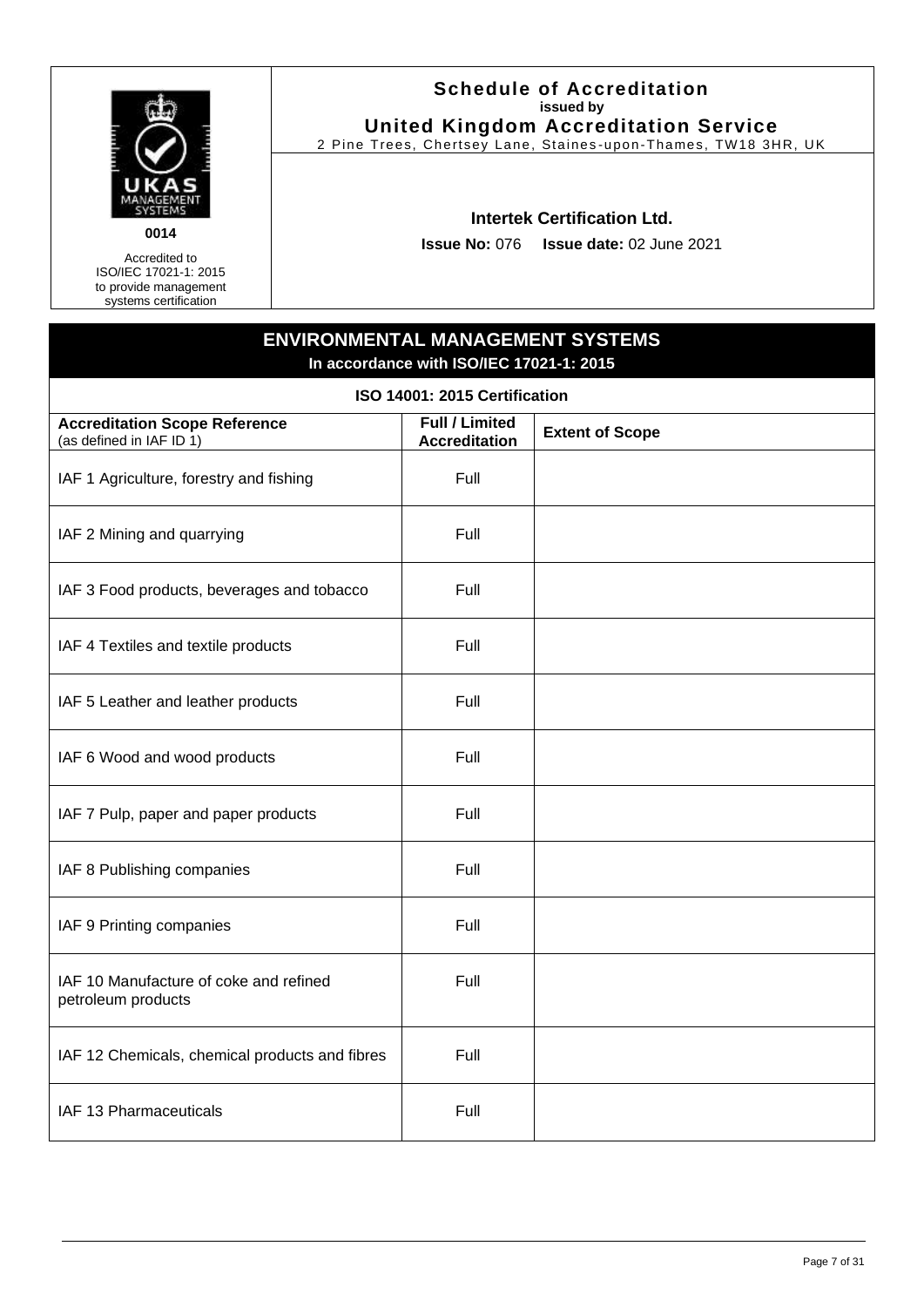

#### **Schedule of Accreditation issued by United Kingdom Accreditation Service**

2 Pine Trees, Chertsey Lane, Staines -upon-Thames, TW18 3HR, UK

#### **Intertek Certification Ltd.**

**Issue No:** 076 **Issue date:** 02 June 2021

## **ENVIRONMENTAL MANAGEMENT SYSTEMS In accordance with ISO/IEC 17021-1: 2015**

| ISO 14001: 2015 Certification                                    |                                               |                        |  |
|------------------------------------------------------------------|-----------------------------------------------|------------------------|--|
| <b>Accreditation Scope Reference</b><br>(as defined in IAF ID 1) | <b>Full / Limited</b><br><b>Accreditation</b> | <b>Extent of Scope</b> |  |
| IAF 14 Rubber and plastic products                               | Full                                          |                        |  |
| IAF 15 Non-metallic mineral products                             | Full                                          |                        |  |
| IAF 16 Concrete, cement, lime, plaster etc                       | Full                                          |                        |  |
| IAF 17 Basic metals and fabricated metal<br>products             | Full                                          |                        |  |
| IAF 18 Machinery and equipment                                   | Full                                          |                        |  |
| IAF 19 Electrical and optical equipment                          | Full                                          |                        |  |
| IAF 20 Shipbuilding                                              | Full                                          |                        |  |
| IAF 21 Aerospace                                                 | Full                                          |                        |  |
| IAF 22 Other transport equipment                                 | Full                                          |                        |  |
| IAF 23 Manufacturing not elsewhere classified                    | Full                                          |                        |  |
| IAF 24 Recycling                                                 | Full                                          |                        |  |
| IAF 25 Electricity Supply                                        | Full                                          |                        |  |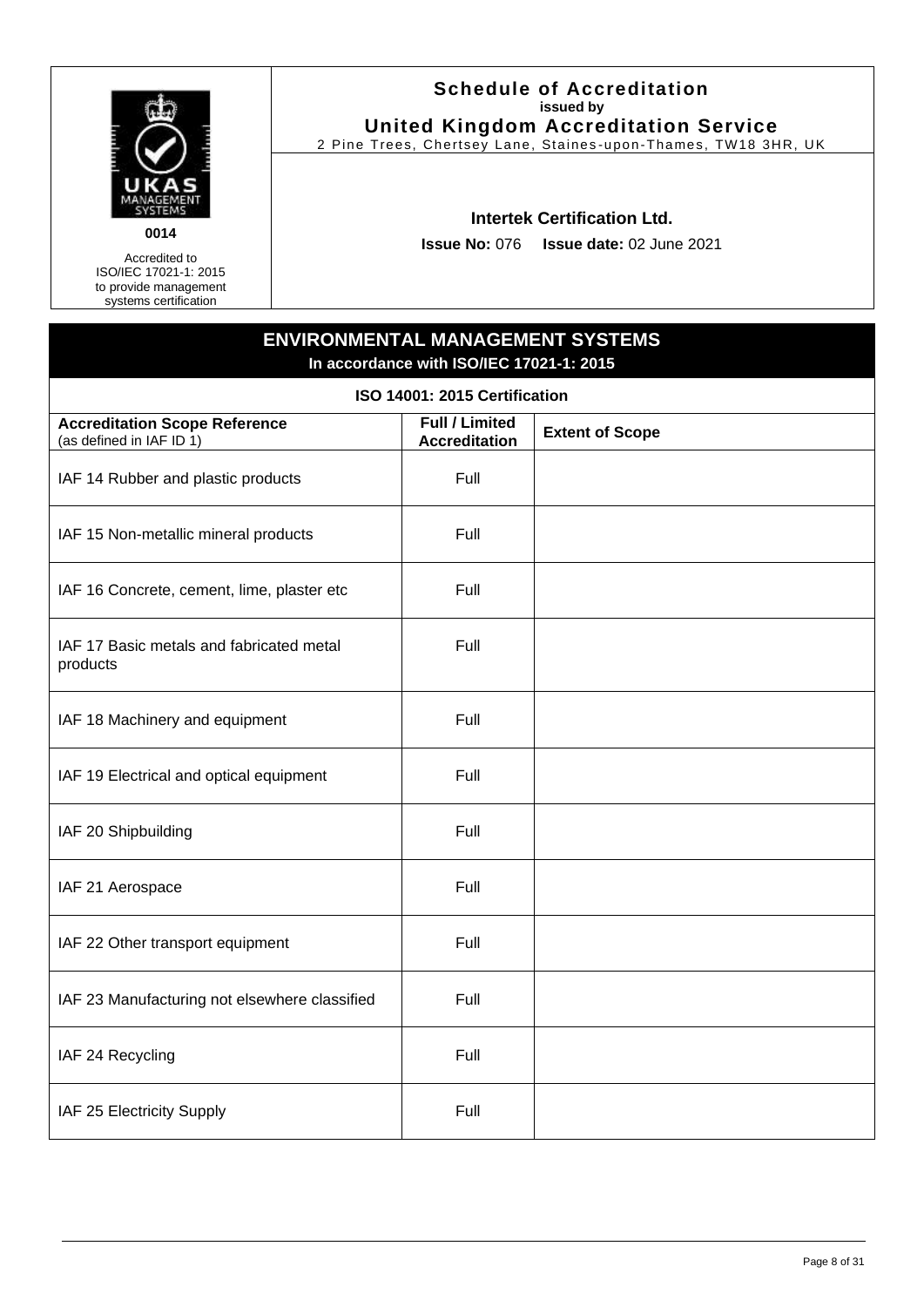

#### **Schedule of Accreditation issued by United Kingdom Accreditation Service**

2 Pine Trees, Chertsey Lane, Staines -upon-Thames, TW18 3HR, UK

#### **Intertek Certification Ltd.**

**Issue No:** 076 **Issue date:** 02 June 2021

## **ENVIRONMENTAL MANAGEMENT SYSTEMS In accordance with ISO/IEC 17021-1: 2015**

| ISO 14001: 2015 Certification                                                                                   |                                               |                        |  |
|-----------------------------------------------------------------------------------------------------------------|-----------------------------------------------|------------------------|--|
| <b>Accreditation Scope Reference</b><br>(as defined in IAF ID 1)                                                | <b>Full / Limited</b><br><b>Accreditation</b> | <b>Extent of Scope</b> |  |
| EA 26 Gas supply                                                                                                | Full                                          |                        |  |
| IAF 27 Water supply                                                                                             | Full                                          |                        |  |
| IAF 28 Construction                                                                                             | Full                                          |                        |  |
| IAF 29 Wholesale and retail trade; Repair of<br>motor vehicles, motorcycles and personal and<br>household goods | Full                                          |                        |  |
| IAF 30 Hotels and restaurants                                                                                   | Full                                          |                        |  |
| IAF 31 Transport, storage and communication                                                                     | Full                                          |                        |  |
| IAF 32 Financial intermediation; real estate;<br>renting                                                        | Full                                          |                        |  |
| IAF 33 Information technology                                                                                   | Full                                          |                        |  |
| IAF 34 Engineering services                                                                                     | Full                                          |                        |  |
| IAF 35 Other services                                                                                           | Full                                          |                        |  |
| IAF 36 Public administration                                                                                    | Full                                          |                        |  |
| IAF 37 Education                                                                                                | Full                                          |                        |  |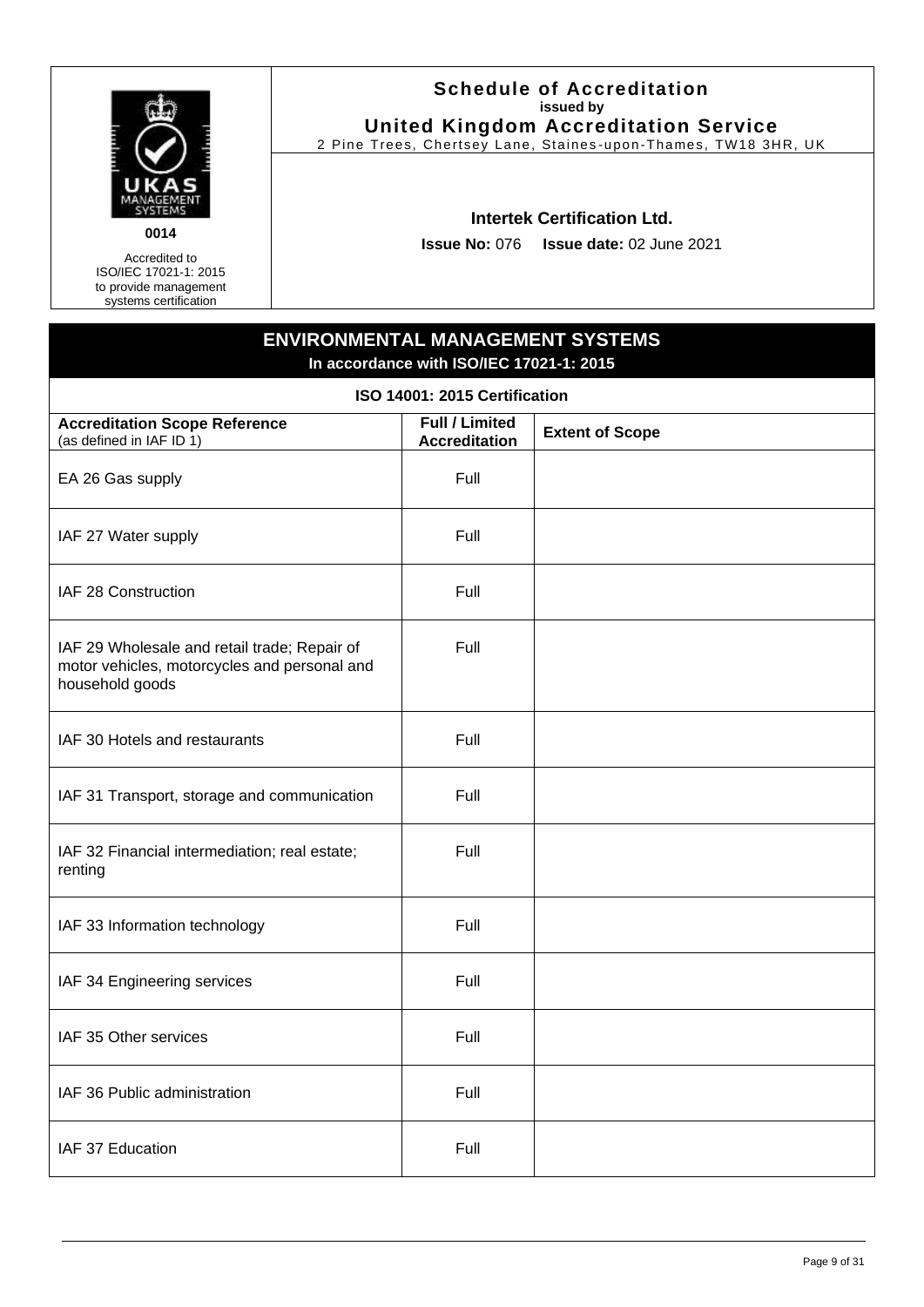

#### **Schedule of Accreditation issued by United Kingdom Accreditation Service**

2 Pine Trees, Chertsey Lane, Staines -upon-Thames, TW18 3HR, UK

#### **Intertek Certification Ltd.**

**Issue No:** 076 **Issue date:** 02 June 2021

<span id="page-9-0"></span>

| <b>ENVIRONMENTAL MANAGEMENT SYSTEMS</b><br>In accordance with ISO/IEC 17021-1: 2015                                   |                                               |                        |
|-----------------------------------------------------------------------------------------------------------------------|-----------------------------------------------|------------------------|
| ISO 14001: 2015 Certification                                                                                         |                                               |                        |
| <b>Accreditation Scope Reference</b><br>(as defined in IAF ID 1)                                                      | <b>Full / Limited</b><br><b>Accreditation</b> | <b>Extent of Scope</b> |
| IAF 38 Health and social work                                                                                         | Full                                          |                        |
| IAF 39 Other social services                                                                                          | Full                                          |                        |
| <b>END</b>                                                                                                            |                                               |                        |
| <b>INFORMATION TECHNOLOGY SERVICE MANAGEMENT SYSTEMS</b><br>In accordance with ISO/IEC 17021-1: 2015 and 20000-6:2017 |                                               |                        |
|                                                                                                                       | ISO 20000-1: 2018 Certification               |                        |
| <b>Scope</b>                                                                                                          | <b>Standard</b>                               |                        |
| ISO 20000-1: 2011 and ISO 20000-1: 2018<br><b>IT Service Management</b>                                               |                                               |                        |
| <b>END</b>                                                                                                            |                                               |                        |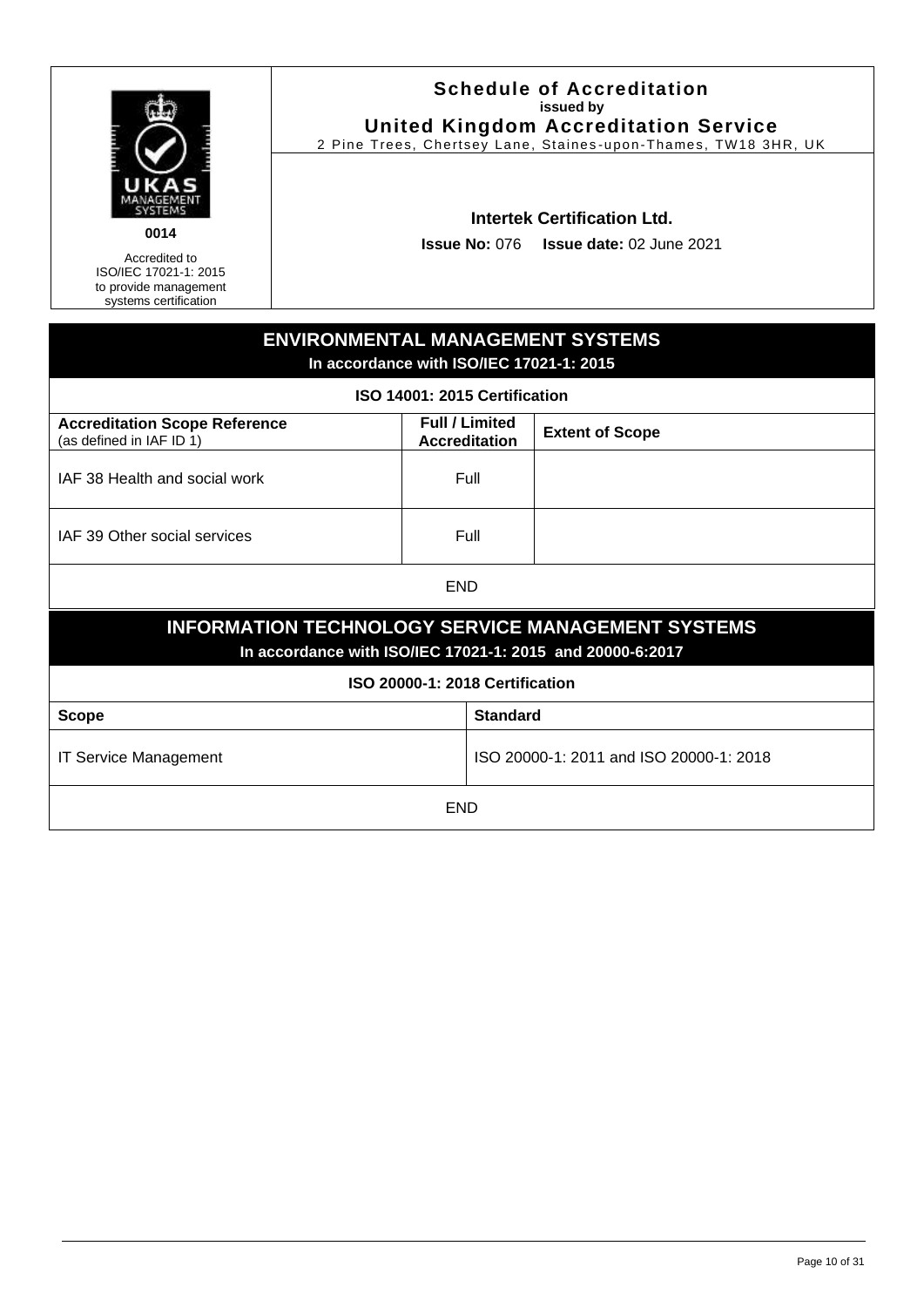

Accredited to ISO/IEC 17021-1: 2015 to provide management systems certification

#### **Schedule of Accreditation issued by United Kingdom Accreditation Service**

2 Pine Trees, Chertsey Lane, Staines -upon-Thames, TW18 3HR, UK

#### **Intertek Certification Ltd.**

**Issue No:** 076 **Issue date:** 02 June 2021

<span id="page-10-0"></span>

| ISO 22000: 2005 and ISO 22000: 2018 Certification                                |                                               |                                                                                                                                                                                                                       |  |  |
|----------------------------------------------------------------------------------|-----------------------------------------------|-----------------------------------------------------------------------------------------------------------------------------------------------------------------------------------------------------------------------|--|--|
| <b>Accreditation Scope Reference</b><br>(as defined in ISO/TS 22003)             | <b>Full / Limited</b><br><b>Accreditation</b> | <b>Extent of Scope</b>                                                                                                                                                                                                |  |  |
| FARMING Category A - Farming of Animals<br>ISO/TS 22003:2013                     |                                               |                                                                                                                                                                                                                       |  |  |
| Al Farming of Animals for Meat/ Milk/ Eggs/<br>Honey                             | Limited                                       | Raising animals (other than fish and seafood)<br>used for meat production, egg production, milk<br>production Associated farm packing and storage                                                                     |  |  |
| FOOD and FEED PROCESSING<br>Category C - Food Manufacturing ISO/TS<br>22003:2013 |                                               |                                                                                                                                                                                                                       |  |  |
| CI Processing of perishable animal products                                      | Full                                          | Production of animal products including fish,<br>seafood, meat, eggs, dairy and fish products.                                                                                                                        |  |  |
| CII Processing of perishable plant products                                      | Full                                          | Production of plant products including fruits and<br>fresh juices, vegetables, grains, nuts, and<br>pulses                                                                                                            |  |  |
| CIII Processing of perishable animal and plant<br>products (mixed products)      | Full                                          | Production of mixed animal and plant products<br>including pizza, lasagne, sandwich, dumpling,<br>ready-to-eat meals                                                                                                  |  |  |
| CIV Processing of ambient stable products                                        | Full                                          | Production of food products from any source<br>that are stored & sold at ambient temperature,<br>including canned foods, biscuits, snacks, oil,<br>drinking water, beverages, pasta, flour, sugar,<br>food-grade salt |  |  |
|                                                                                  |                                               |                                                                                                                                                                                                                       |  |  |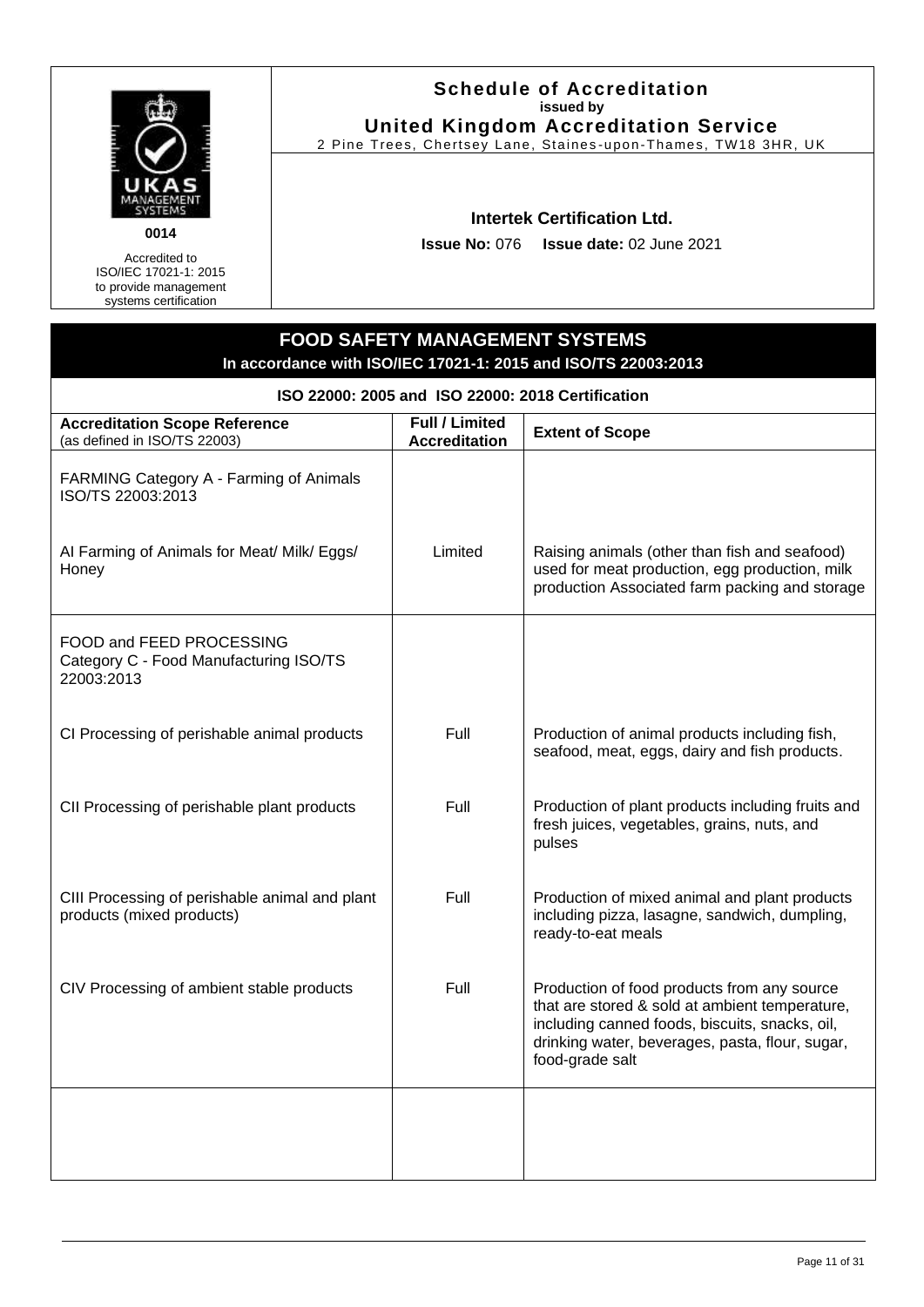

Accredited to ISO/IEC 17021-1: 2015 to provide management systems certification

#### **Schedule of Accreditation issued by United Kingdom Accreditation Service**

2 Pine Trees, Chertsey Lane, Staines -upon-Thames, TW18 3HR, UK

#### **Intertek Certification Ltd.**

**Issue No:** 076 **Issue date:** 02 June 2021

| ISO 22000: 2005 and ISO 22000: 2018 Certification                                    |                                               |                                                                                                                                                                          |  |
|--------------------------------------------------------------------------------------|-----------------------------------------------|--------------------------------------------------------------------------------------------------------------------------------------------------------------------------|--|
| <b>Accreditation Scope Reference</b><br>(as defined in ISO/TS 22003)                 | <b>Full / Limited</b><br><b>Accreditation</b> | <b>Extent of Scope</b>                                                                                                                                                   |  |
| FOOD and FEED PROCESSING<br>Category D - Animal Feed Production ISO/TS<br>22003:2013 |                                               |                                                                                                                                                                          |  |
| DI Production of feed                                                                | Full                                          | Production of feed from a single or mixed food<br>source, intended for food-producing animals                                                                            |  |
| DII Production of pet food                                                           | Full                                          | Production of feed from a single or mixed food<br>source, intended for non-food producing<br>animals                                                                     |  |
| <b>CATERING</b><br>Category E - Catering ISO/TS 22003:2013                           | Full                                          | Preparation, storage and, where appropriate,<br>delivery of food for consumption, at the place of<br>preparation or at a satellite unit Retail, transport<br>and storage |  |
| RETAIL, TRANSPORT AND STORAGE<br>Category F - Distribution ISO/TS 22003:2013         |                                               |                                                                                                                                                                          |  |
| FI Retail / Wholesale                                                                | Full                                          | Provision of finished food products to a<br>customer (retail outlets, shops, wholesalers)                                                                                |  |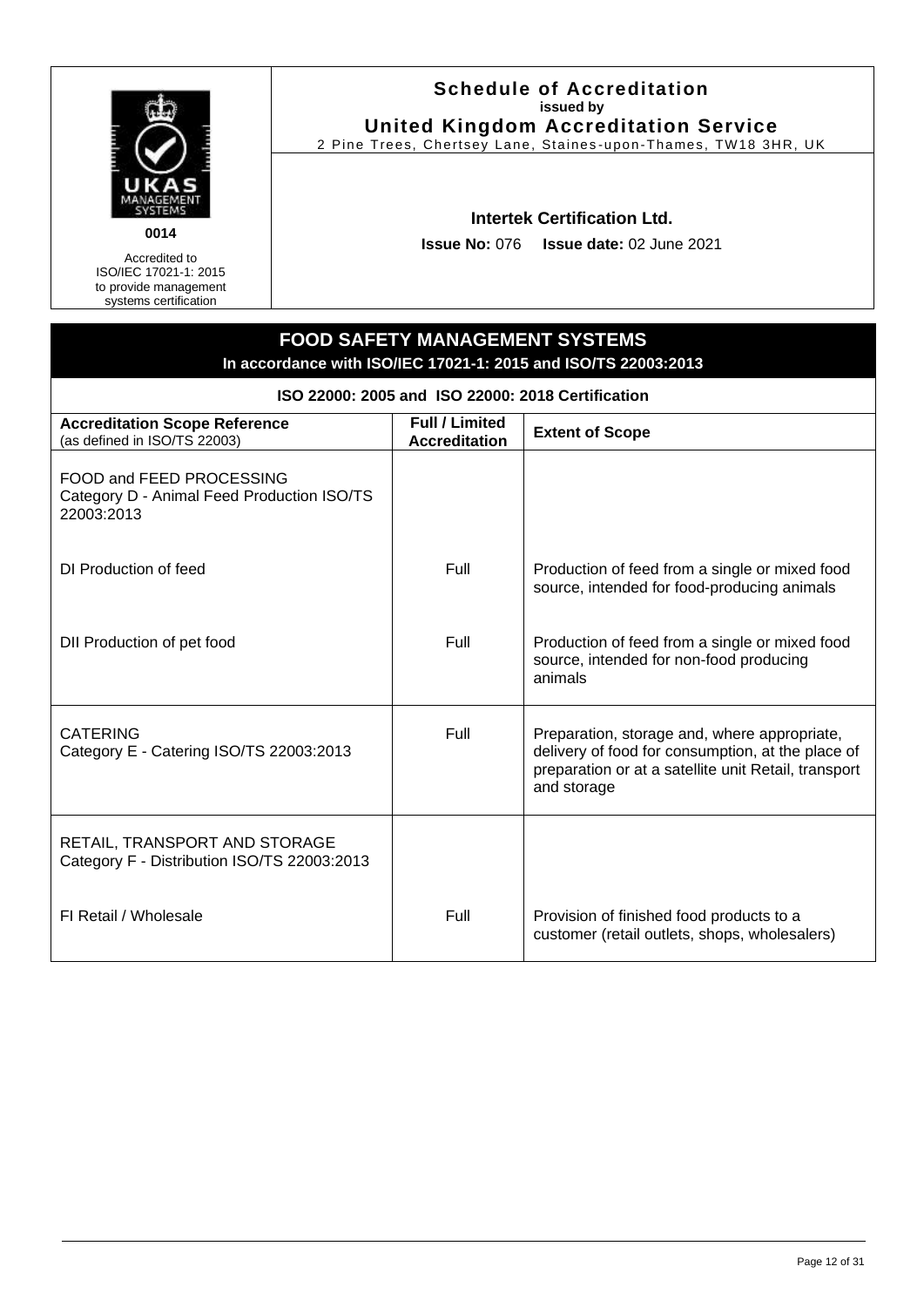

Accredited to ISO/IEC 17021-1: 2015 to provide management systems certification

#### **Schedule of Accreditation issued by United Kingdom Accreditation Service**

2 Pine Trees, Chertsey Lane, Staines -upon-Thames, TW18 3HR, UK

#### **Intertek Certification Ltd.**

**Issue No:** 076 **Issue date:** 02 June 2021

| ISO 22000: 2005 and ISO 22000: 2018 Certification                                                                  |                                               |                                                                                                                                           |  |
|--------------------------------------------------------------------------------------------------------------------|-----------------------------------------------|-------------------------------------------------------------------------------------------------------------------------------------------|--|
| <b>Accreditation Scope Reference</b><br>(as defined in ISO/TS 22003)                                               | <b>Full / Limited</b><br><b>Accreditation</b> | <b>Extent of Scope</b>                                                                                                                    |  |
| RETAIL, TRANSPORT AND STORAGE<br>Category G - Provision of Transport and<br>Storage Services ISO/TS 22003:2013     |                                               |                                                                                                                                           |  |
| GI Provision of Transport and Storage<br>Services for Perishable Food and Feed                                     | Full                                          | Storage facilities and distribution vehicles for the<br>storage and transport of perishable food and<br>feed and Associated packaging     |  |
| GII Provision of Transport and Storage<br>Services for Ambient Stable Food and Feed                                | Full                                          | Storage facilities and distribution vehicles for the<br>storage and transport of ambient stable food<br>and feed and Associated packaging |  |
| <b>AUXILLARY SERVICES</b><br>Category I - Production of Food Packaging<br>and Packaging Material ISO/TS 22003:2013 | Full                                          | Production of food packaging material                                                                                                     |  |
| <b>BIOCHEMICAL</b><br>Category K - Production of (Bio) Chemicals<br>ISO/TS 22003:2013                              | Limited                                       | Production of food and feed additives, vitamins,<br>minerals, bio-cultures, flavourings, enzymes and<br>processing aids.                  |  |
| <b>END</b>                                                                                                         |                                               |                                                                                                                                           |  |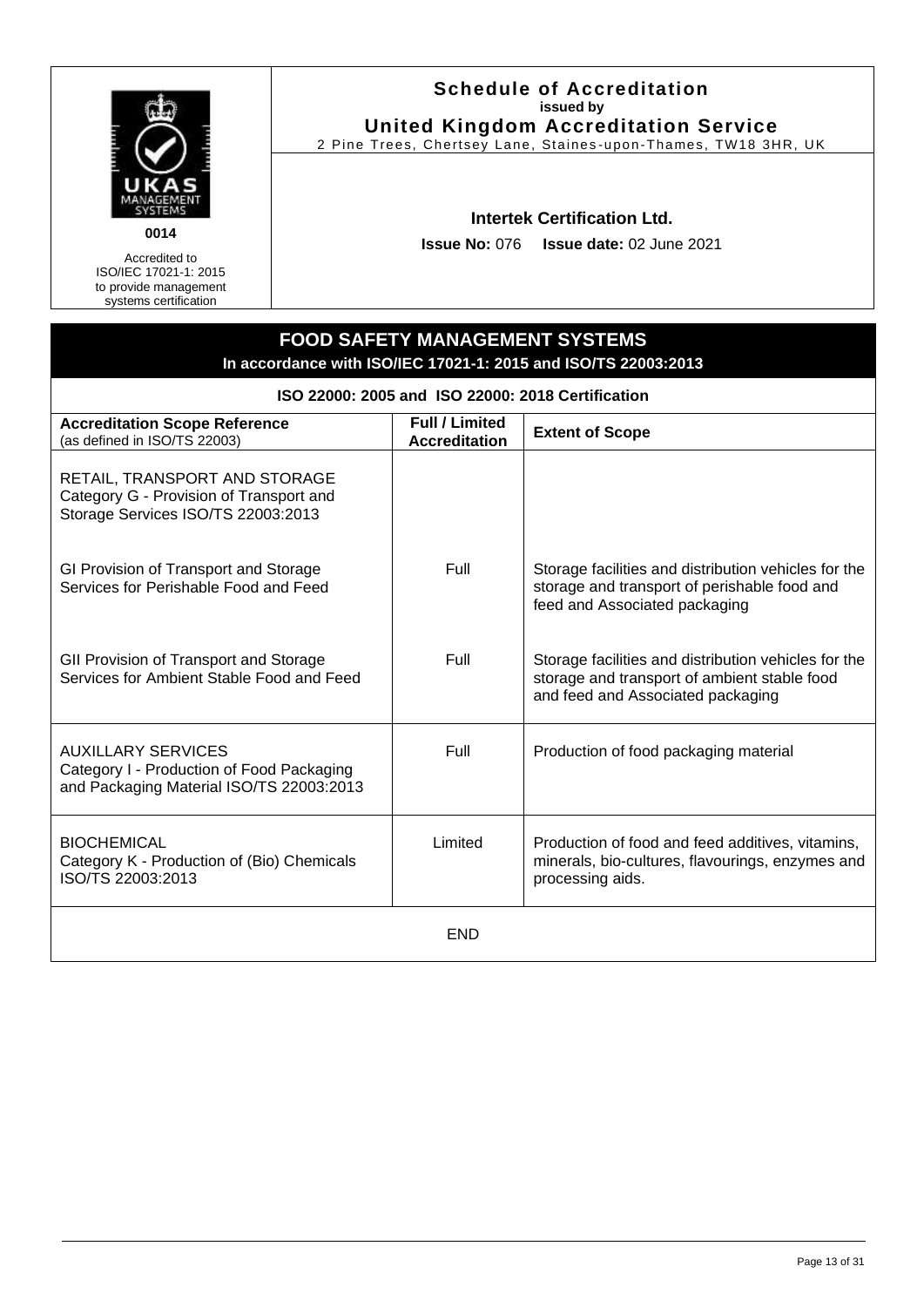

Accredited to ISO/IEC 17021-1: 2015 to provide management systems certification

#### **Schedule of Accreditation issued by United Kingdom Accreditation Service**

2 Pine Trees, Chertsey Lane, Staines -upon-Thames, TW18 3HR, UK

#### **Intertek Certification Ltd.**

**Issue No:** 076 **Issue date:** 02 June 2021

| In accordance with ISO/IEC 17021-1: 2015 and ISO/TS 22003:2013                                   |                                               |                                                                                                                                                                                                                       |  |
|--------------------------------------------------------------------------------------------------|-----------------------------------------------|-----------------------------------------------------------------------------------------------------------------------------------------------------------------------------------------------------------------------|--|
| ISO 22000: 2018 - FSSC 22000 Certification                                                       |                                               |                                                                                                                                                                                                                       |  |
| <b>Accreditation Scope Reference</b><br>(as defined in ISO/TS 22003)                             | <b>Full / Limited</b><br><b>Accreditation</b> | <b>Extent of Scope</b>                                                                                                                                                                                                |  |
| FOOD and FEED PROCESSING<br>Food Safety System Certification 22000<br>(FSSC 22000), Version 4.1  |                                               |                                                                                                                                                                                                                       |  |
| Category C - Food Manufacturing                                                                  |                                               |                                                                                                                                                                                                                       |  |
| CI Processing of perishable animal products                                                      | Full                                          | Production of animal products including fish,<br>seafood, meat, eggs, dairy and fish products.                                                                                                                        |  |
| CII Processing of perishable plant products                                                      | Full                                          | Production of plant products including fruits and<br>fresh juices, vegetables, grains, nuts, and<br>pulses                                                                                                            |  |
| CIII Processing of perishable animal and plant<br>products (mixed products)                      | Full                                          | Production of mixed animal and plant products<br>including pizza, lasagne, sandwich, dumpling,<br>readyto-eat meals                                                                                                   |  |
| CIV Processing of ambient stable products                                                        | Full                                          | Production of food products from any source<br>that are stored & sold at ambient temperature,<br>including canned foods, biscuits, snacks, oil,<br>drinking water, beverages, pasta, flour, sugar,<br>food-grade salt |  |
| <b>AUXILLARY SERVICES</b><br>Food Safety System Certification 22000<br>(FSSC 22000), Version 4.1 |                                               |                                                                                                                                                                                                                       |  |
| Category I - Production of Food Packaging<br>and Packaging Material                              | Full                                          | Production of Food Packaging and Packaging<br>Material                                                                                                                                                                |  |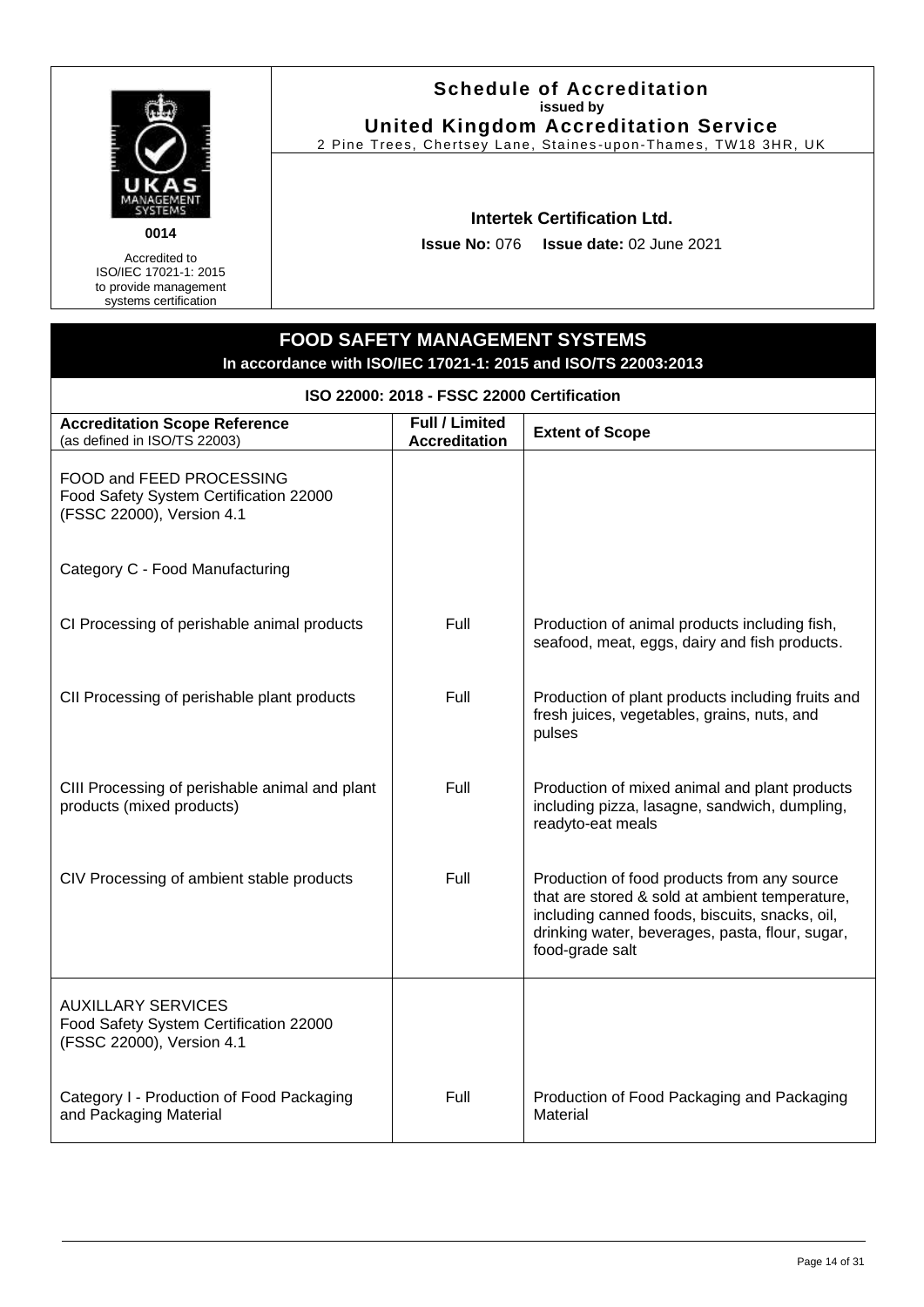

Accredited to ISO/IEC 17021-1: 2015 to provide management systems certification

#### **Schedule of Accreditation issued by United Kingdom Accreditation Service**

2 Pine Trees, Chertsey Lane, Staines -upon-Thames, TW18 3HR, UK

## **Intertek Certification Ltd.**

**Issue No:** 076 **Issue date:** 02 June 2021

| <b>FOOD SAFETY MANAGEMENT SYSTEMS</b><br>In accordance with ISO/IEC 17021-1: 2015 and ISO/TS 22003:2013                                 |                                               |                                                                                                                          |
|-----------------------------------------------------------------------------------------------------------------------------------------|-----------------------------------------------|--------------------------------------------------------------------------------------------------------------------------|
|                                                                                                                                         | ISO 22000: 2018 - FSSC 22000 Certification    |                                                                                                                          |
| <b>Accreditation Scope Reference</b><br>(as defined in ISO/TS 22003)                                                                    | <b>Full / Limited</b><br><b>Accreditation</b> | <b>Extent of Scope</b>                                                                                                   |
| <b>BIOCHEMICAL</b><br>Food Safety System Certification 22000<br>(FSSC 22000), Version 4.1<br>Category K - Production of (Bio) Chemicals | Limited                                       | Production of food and feed additives, vitamins,<br>minerals, bio-cultures, flavourings, enzymes and<br>processing aids. |
| <b>END</b>                                                                                                                              |                                               |                                                                                                                          |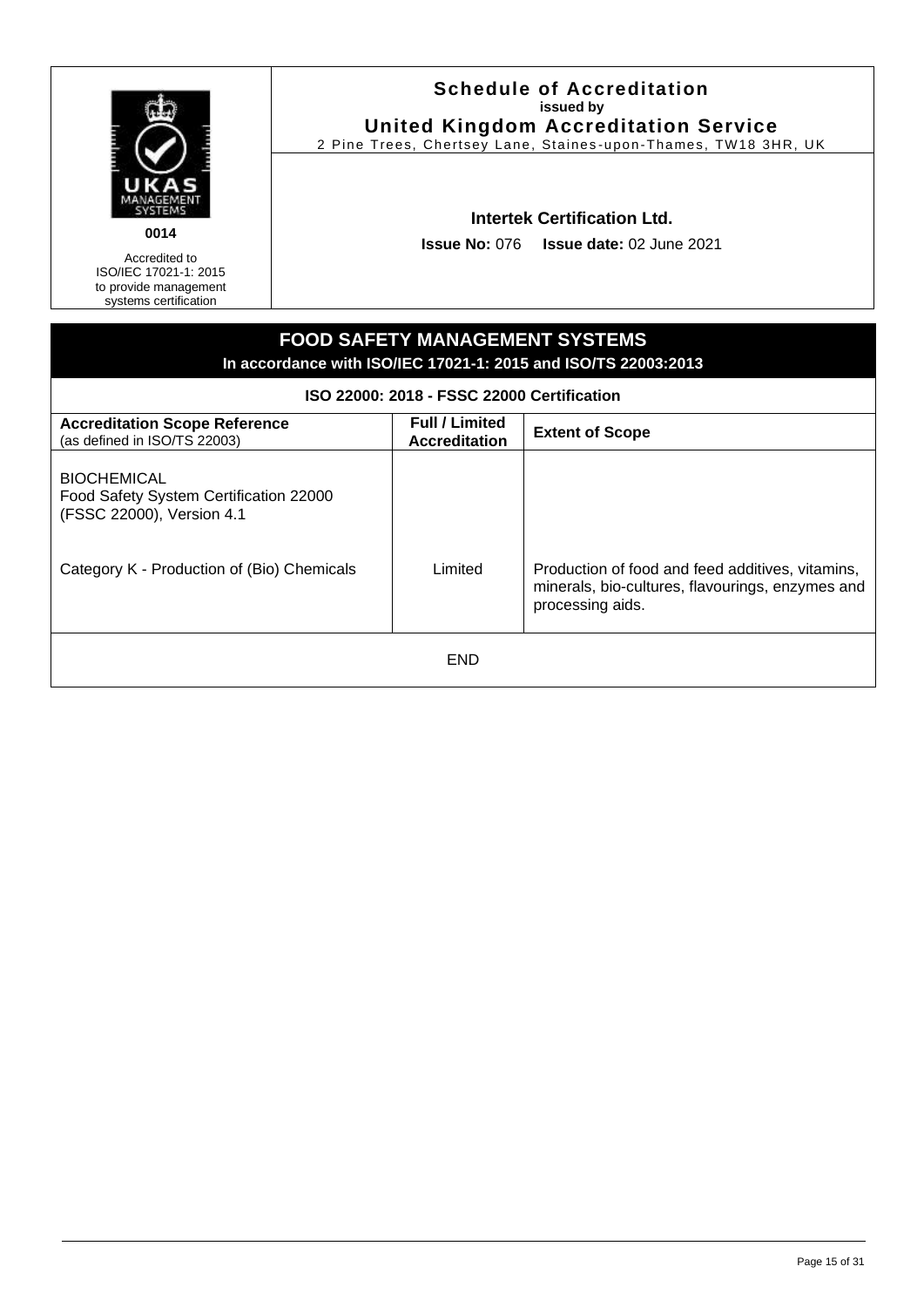

Accredited to ISO/IEC 17021-1: 2015 to provide management systems certification

#### **Schedule of Accreditation issued by United Kingdom Accreditation Service**

2 Pine Trees, Chertsey Lane, Staines -upon-Thames, TW18 3HR, UK

#### **Intertek Certification Ltd.**

**Issue No:** 076 **Issue date:** 02 June 2021

| In accordance with ISO/IEC 17021-1. 2015 and ISO/IS 22003:2013                                 |                                               |                                                                                                                                                                                                                       |  |
|------------------------------------------------------------------------------------------------|-----------------------------------------------|-----------------------------------------------------------------------------------------------------------------------------------------------------------------------------------------------------------------------|--|
| ISO 22000: 2018 - FSSC 22000 Certification                                                     |                                               |                                                                                                                                                                                                                       |  |
| <b>Accreditation Scope Reference</b><br>(as defined in ISO/TS 22003)                           | <b>Full / Limited</b><br><b>Accreditation</b> | <b>Extent of Scope</b>                                                                                                                                                                                                |  |
| FOOD and FEED PROCESSING<br>Food Safety System Certification 22000<br>(FSSC 22000), Version 5  |                                               |                                                                                                                                                                                                                       |  |
| Category C - Food Manufacturing                                                                |                                               |                                                                                                                                                                                                                       |  |
| CI Processing of perishable animal products                                                    | Full                                          | Production of animal products including fish,<br>seafood, meat, eggs, dairy and fish products.                                                                                                                        |  |
| CII Processing of perishable plant products                                                    | Full                                          | Production of plant products including fruits and<br>fresh juices, vegetables, grains, nuts, and<br>pulses                                                                                                            |  |
| CIII Processing of perishable animal and plant<br>products (mixed products)                    | Full                                          | Production of mixed animal and plant products<br>including pizza, lasagne, sandwich, dumpling,<br>readyto-eat meals                                                                                                   |  |
| CIV Processing of ambient stable products                                                      | Full                                          | Production of food products from any source<br>that are stored & sold at ambient temperature,<br>including canned foods, biscuits, snacks, oil,<br>drinking water, beverages, pasta, flour, sugar,<br>food-grade salt |  |
| <b>AUXILLARY SERVICES</b><br>Food Safety System Certification 22000<br>(FSSC 22000), Version 5 |                                               |                                                                                                                                                                                                                       |  |
| Category I - Production of Food Packaging<br>and Packaging Material                            | Full                                          | Production of Food Packaging and Packaging<br>Material                                                                                                                                                                |  |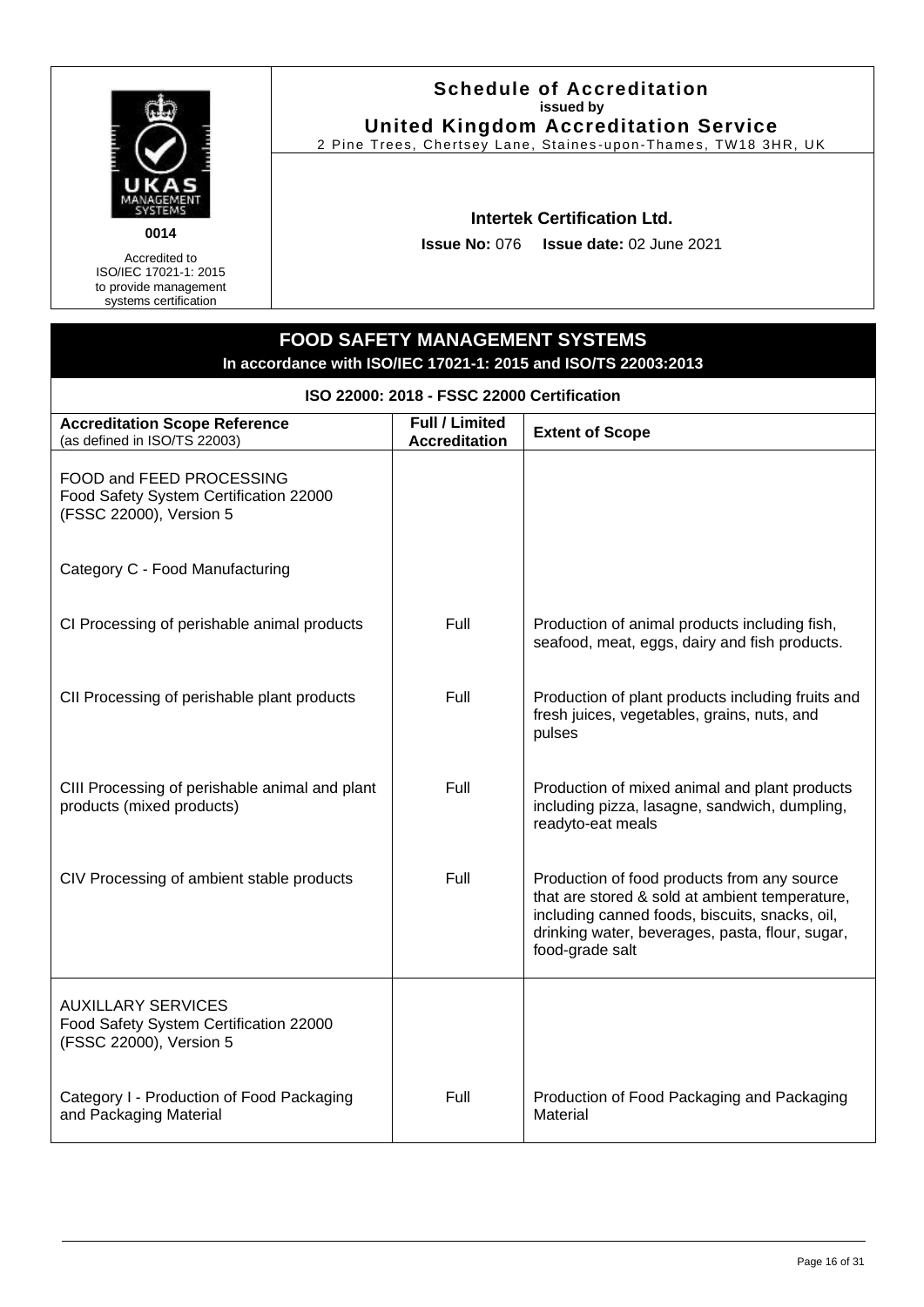

Accredited to ISO/IEC 17021-1: 2015 to provide management systems certification

#### **Schedule of Accreditation issued by United Kingdom Accreditation Service**

2 Pine Trees, Chertsey Lane, Staines -upon-Thames, TW18 3HR, UK

#### **Intertek Certification Ltd.**

**Issue No:** 076 **Issue date:** 02 June 2021

## **FOOD SAFETY MANAGEMENT SYSTEMS In accordance with ISO/IEC 17021-1: 2015 and ISO/TS 22003:2013 ISO 22000: 2018 - FSSC 22000 Certification Accreditation Scope Reference** (as defined in ISO/TS 22003) **Full / Limited Accreditation Extent of Scope BIOCHEMICAL** Food Safety System Certification 22000 (FSSC 22000), Version 5 Category K - Production of (Bio) Chemicals | Limited | Production of food and feed additives, vitamins, minerals, bio-cultures, flavourings, enzymes and processing aids. END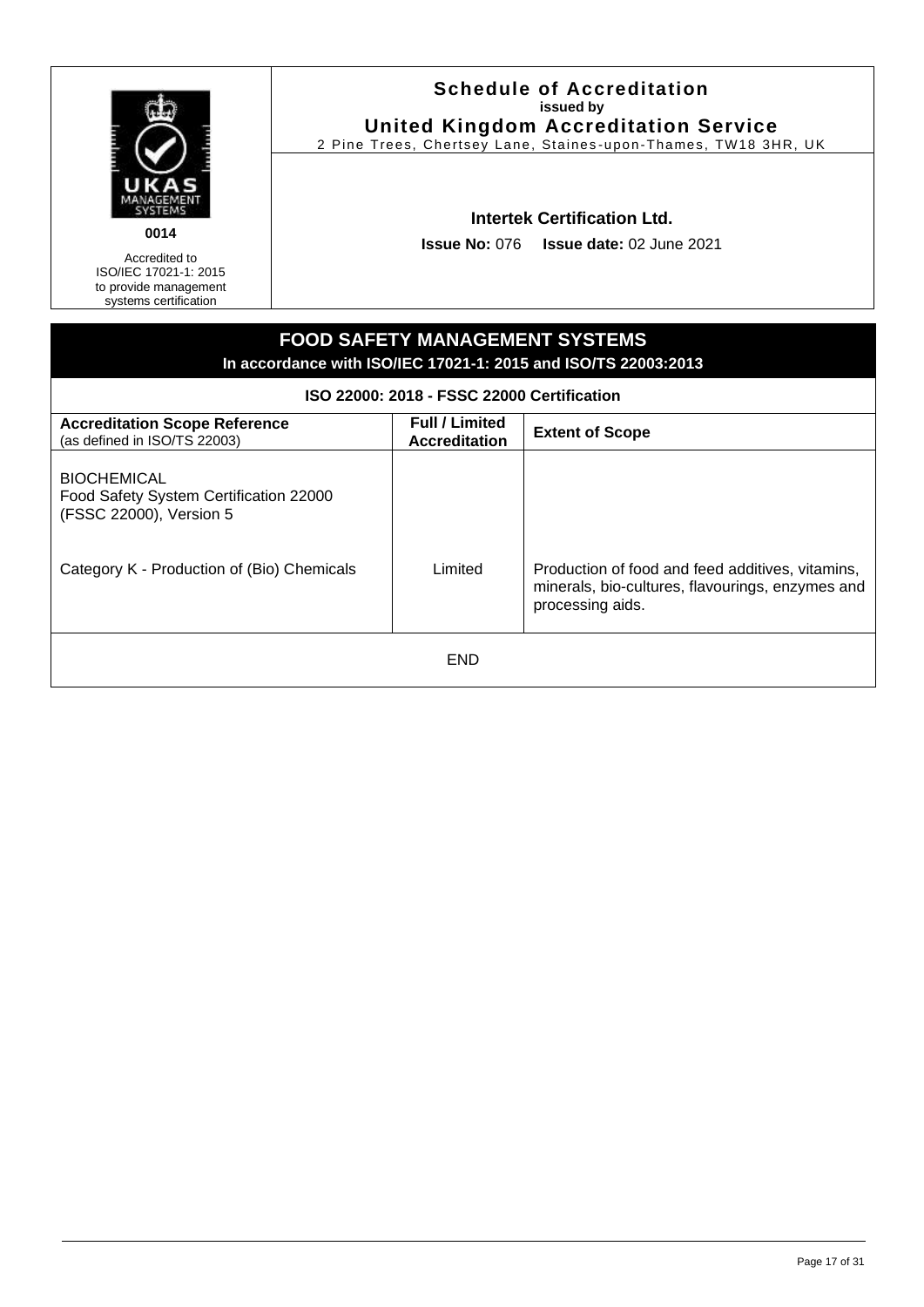

#### **Schedule of Accreditation issued by United Kingdom Accreditation Service**

2 Pine Trees, Chertsey Lane, Staines -upon-Thames, TW18 3HR, UK

#### **Intertek Certification Ltd.**

**Issue No:** 076 **Issue date:** 02 June 2021

<span id="page-17-0"></span>

| <b>BUSINESS CONTINUITY MANAGEMENT SYSTEMS</b><br>In accordance with ISO/IEC 17021-1: 2015 |                                               |                        |
|-------------------------------------------------------------------------------------------|-----------------------------------------------|------------------------|
| ISO 22301: 2019 Certification                                                             |                                               |                        |
| <b>Accreditation Scope Reference</b><br>(as defined in IAF ID 1)                          | <b>Full / Limited</b><br><b>Accreditation</b> | <b>Extent of Scope</b> |
| IAF 1 Agriculture, forestry and fishing                                                   | Full                                          |                        |
| IAF 2 Mining and quarrying                                                                | Full                                          |                        |
| IAF 3 Food products, beverages and tobacco                                                | Full                                          |                        |
| IAF 4 Textiles and textile products                                                       | Full                                          |                        |
| IAF 5 Leather and leather products                                                        | Full                                          |                        |
| IAF 6 Wood and wood products                                                              | Full                                          |                        |
| IAF 7 Pulp, paper and paper products                                                      | Full                                          |                        |
| IAF 8 Publishing companies                                                                | Full                                          |                        |
| IAF 9 Printing companies                                                                  | Full                                          |                        |
| IAF 10 Manufacture of coke and refined<br>petroleum products                              | Full                                          |                        |
| IAF 12 Chemicals, chemical products and<br>fibres                                         | Full                                          |                        |
| IAF 13 Pharmaceuticals                                                                    | Full                                          |                        |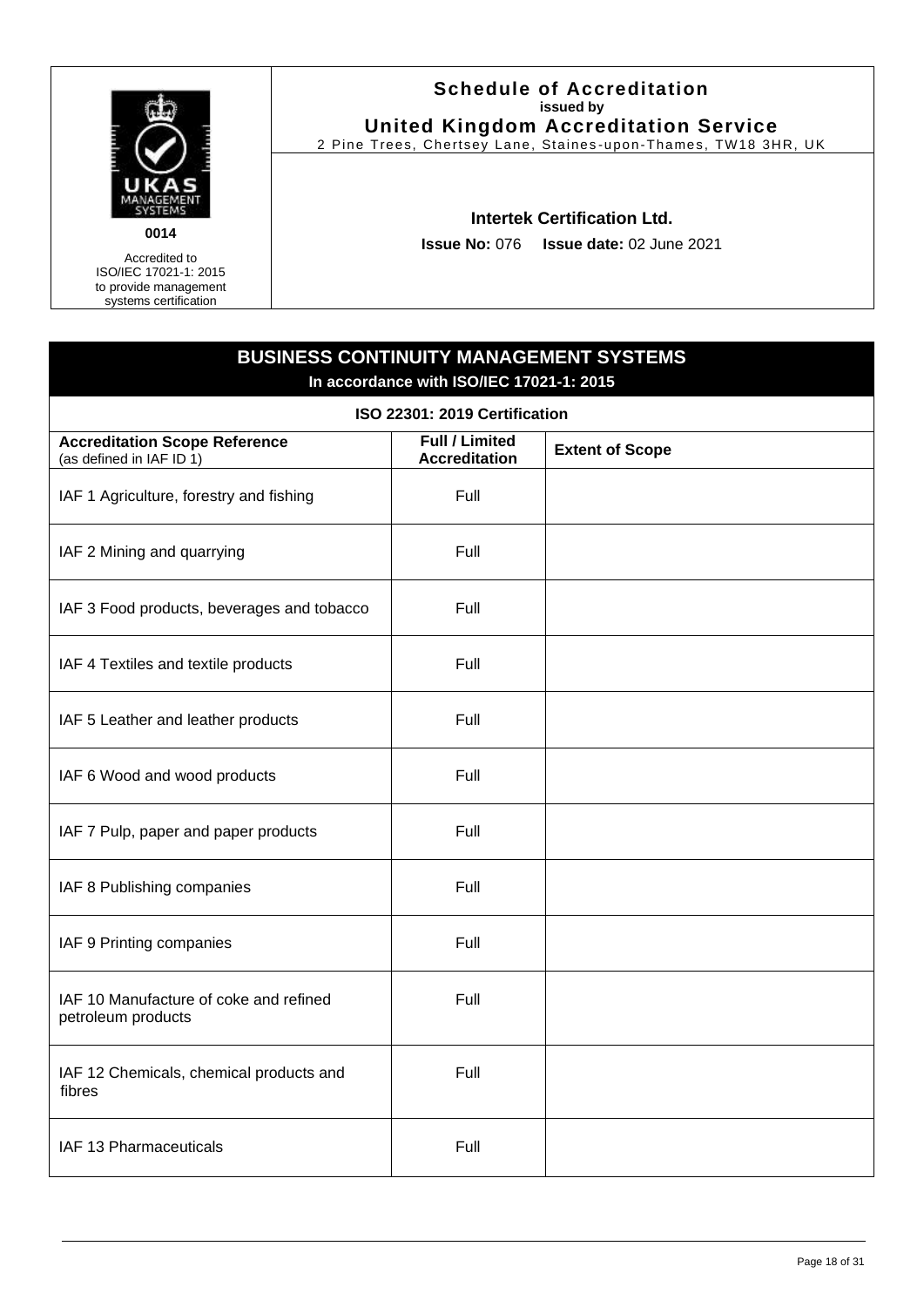

#### **Schedule of Accreditation issued by United Kingdom Accreditation Service**

2 Pine Trees, Chertsey Lane, Staines -upon-Thames, TW18 3HR, UK

#### **Intertek Certification Ltd.**

**Issue No:** 076 **Issue date:** 02 June 2021

# **BUSINESS CONTINUITY MANAGEMENT SYSTEMS In accordance with ISO/IEC 17021-1: 2015 ISO 22301: 2019 Certification Accreditation Scope Reference** (as defined in IAF ID 1) **Full / Limited Accreditation Extent of Scope** IAF 14 Rubber and plastic products Table 14 Rubber and plastic products IAF 15 Non-metallic mineral products | Full IAF 16 Concrete, cement, lime, plaster, etc Full IAF 17 Basic metals and fabricated metal products Full IAF 18 Machinery and equipment Full IAF 19 Electrical and optical equipment Full IAF 20 Shipbuilding Full and Full and Full and Full and Full and Full and Full and Full and Full and Full and Full and Full and Full and Full and Full and Full and Full and Full and Full and Full and Full and Full and Full IAF 21 Aerospace Full IAF 22 Other transport equipment Full IAF 23 Manufacturing not elsewhere classified  $\vert$  Full IAF 24 Recycling Full and Full and Full and Full and Full and Full and Full and Full and Full and Full and Full IAF 25 Electricity Supply Full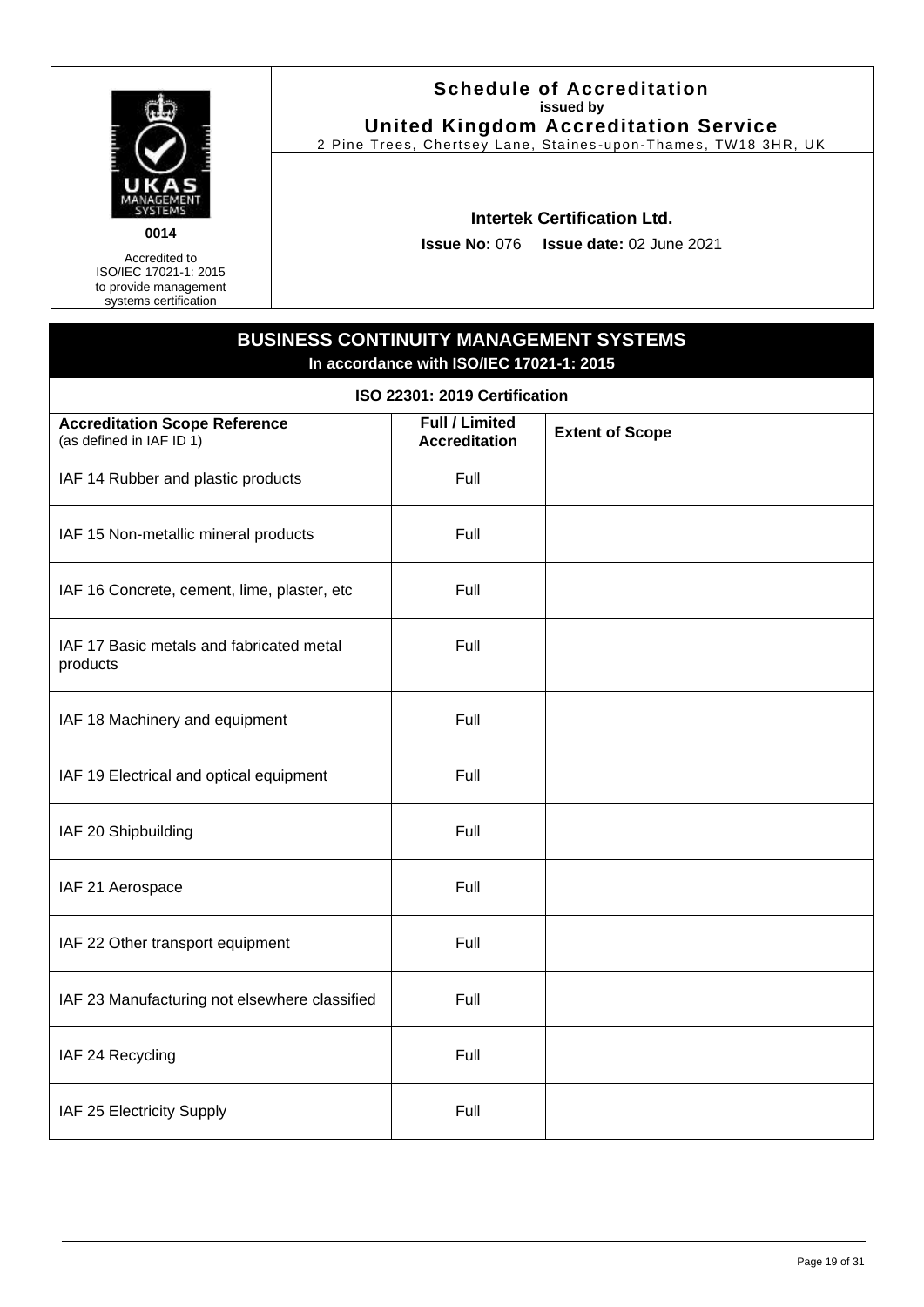

#### **Schedule of Accreditation issued by United Kingdom Accreditation Service**

2 Pine Trees, Chertsey Lane, Staines -upon-Thames, TW18 3HR, UK

#### **Intertek Certification Ltd.**

**Issue No:** 076 **Issue date:** 02 June 2021

## **BUSINESS CONTINUITY MANAGEMENT SYSTEMS In accordance with ISO/IEC 17021-1: 2015 ISO 22301: 2019 Certification Accreditation Scope Reference** (as defined in IAF ID 1) **Full / Limited Accreditation Extent of Scope** IAF 26 Gas supply Full IAF 27 Water supply Full IAF 28 Construction **Full** IAF 29 Wholesale and retail trade; Repair of motor vehicles, motorcycles and personal and household goods Full IAF 30 Hotels and restaurants The Rull of Tell IAF 31 Transport, storage and communication  $\vert$  Full IAF 32 Financial intermediation; real estate; renting Full IAF 33 Information technology Full IAF 34 Engineering services **Full** Full IAF 35 Other services Full Research Control of the Full Research Full Full IAF 36 Public administration The Real Property of Tell IAF 37 Education **Full** Full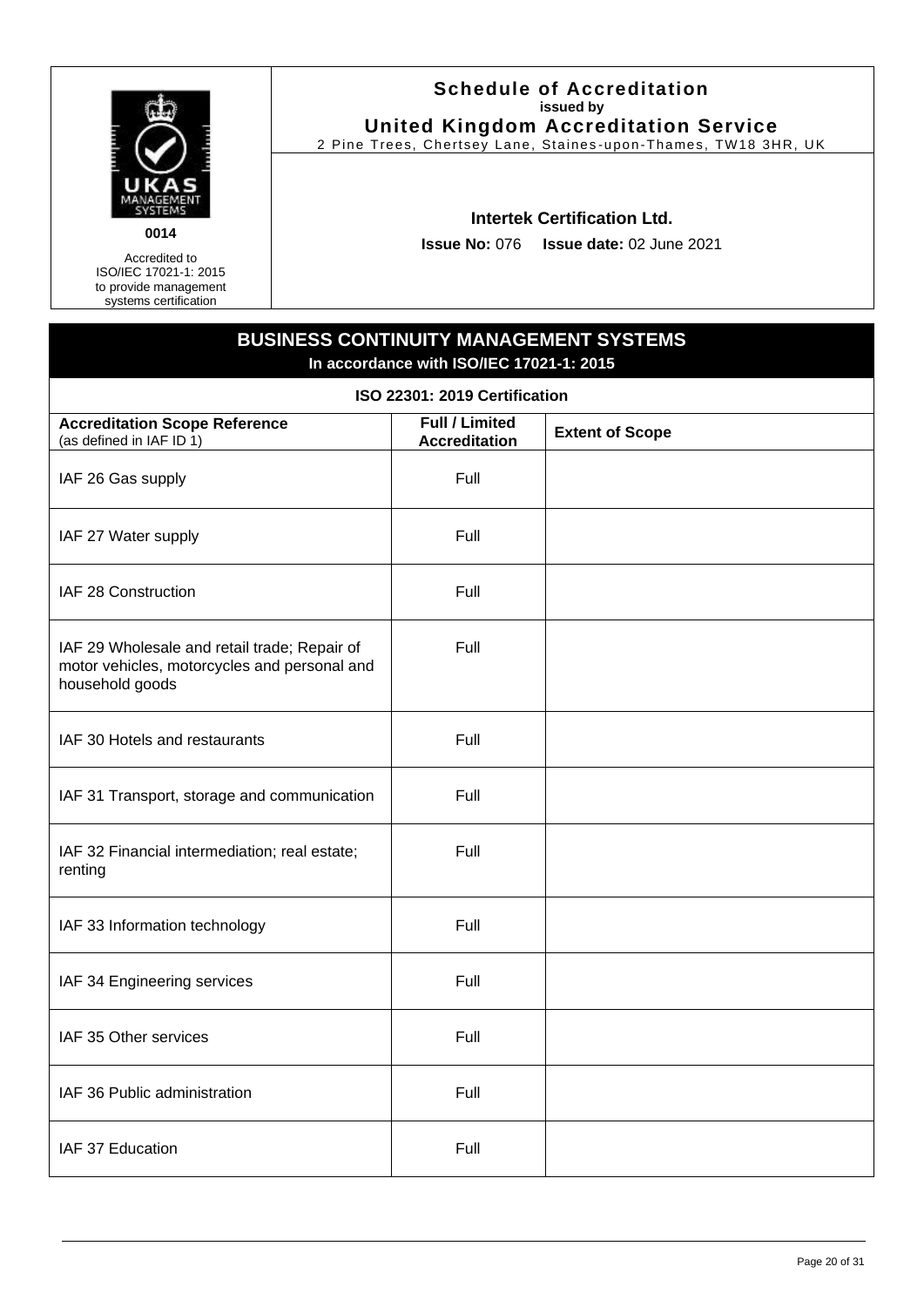

#### **Schedule of Accreditation issued by United Kingdom Accreditation Service**

2 Pine Trees, Chertsey Lane, Staines -upon-Thames, TW18 3HR, UK

#### **Intertek Certification Ltd.**

**Issue No:** 076 **Issue date:** 02 June 2021

| <b>BUSINESS CONTINUITY MANAGEMENT SYSTEMS</b><br>In accordance with ISO/IEC 17021-1: 2015<br>ISO 22301: 2019 Certification                  |      |  |  |
|---------------------------------------------------------------------------------------------------------------------------------------------|------|--|--|
| <b>Full / Limited</b><br><b>Accreditation Scope Reference</b><br><b>Extent of Scope</b><br>(as defined in IAF ID 1)<br><b>Accreditation</b> |      |  |  |
| IAF 38 Health and social work                                                                                                               | Full |  |  |
| IAF 39 Other social services                                                                                                                | Full |  |  |
| <b>END</b>                                                                                                                                  |      |  |  |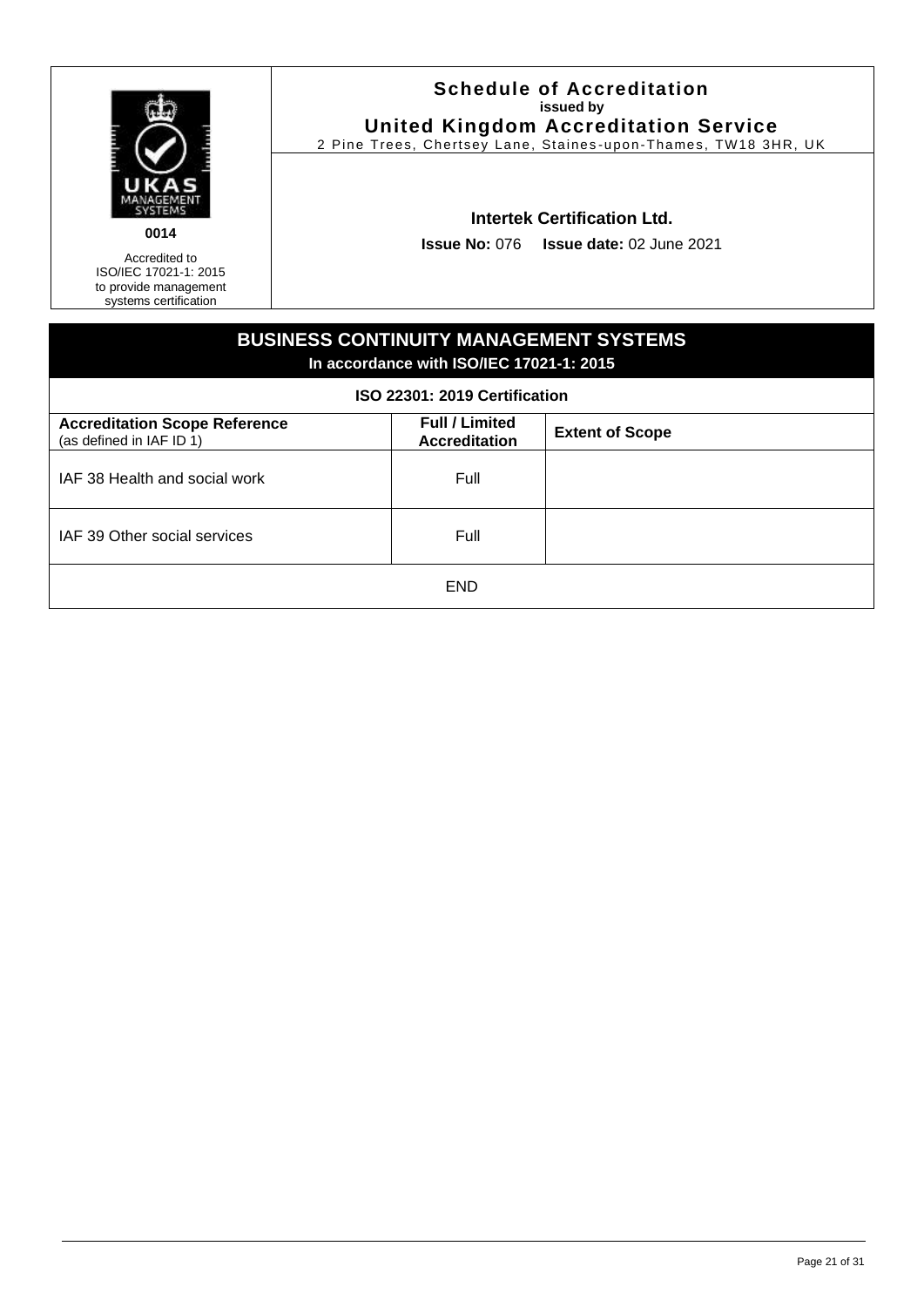

Accredited to

<span id="page-21-0"></span>ISO/IEC 17021-1: 2015 to provide management systems certification

#### **Schedule of Accreditation issued by United Kingdom Accreditation Service**

2 Pine Trees, Chertsey Lane, Staines -upon-Thames, TW18 3HR, UK

## **Intertek Certification Ltd.**

**Issue No:** 076 **Issue date:** 02 June 2021

## **INFORMATION SECURITY MANAGEMENT SYSTEMS In accordance with ISO/IEC 17021-1: 2015 and ISO/IEC 27006: 2015**

**ISO/IEC 27001: 2013 Certification**

| <b>Scope</b>                                         | <b>Standard</b> |  |
|------------------------------------------------------|-----------------|--|
| Information Security Management System Certification | ISO 27001:2013  |  |
| END                                                  |                 |  |

**INFORMATION SECURITY MANAGEMENT SYSTEMS**

**In accordance with ISO/IEC 17021-1: 2015 and ISO/IEC 27006: 2015**

**ISO/IEC 27001:2013 Sector Scheme Accreditation**

Information Security Sector Schemes

Privacy Information Management ISO/IEC 27701:2019

END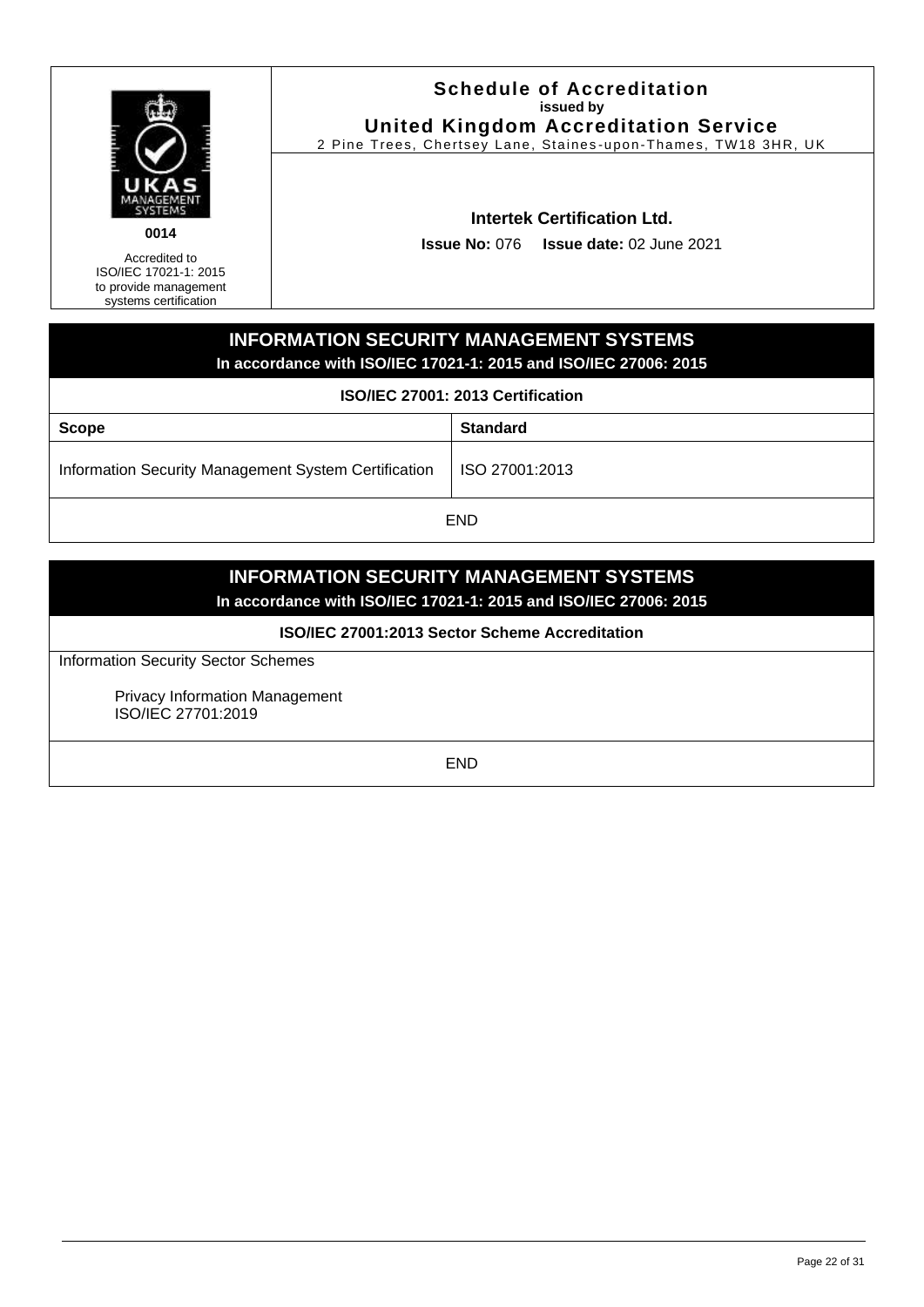<span id="page-22-0"></span>

|                                                                                                                                                                                                                                                                                                                                                                                             |      |                                                                                    | <b>Schedule of Accreditation</b><br>issued by<br><b>United Kingdom Accreditation Service</b><br>2 Pine Trees, Chertsey Lane, Staines-upon-Thames, TW18 3HR, UK |
|---------------------------------------------------------------------------------------------------------------------------------------------------------------------------------------------------------------------------------------------------------------------------------------------------------------------------------------------------------------------------------------------|------|------------------------------------------------------------------------------------|----------------------------------------------------------------------------------------------------------------------------------------------------------------|
| 0014<br>Accredited to<br>ISO/IEC 17021-1: 2015<br>to provide management<br>systems certification                                                                                                                                                                                                                                                                                            |      | <b>Issue No: 076</b>                                                               | <b>Intertek Certification Ltd.</b><br><b>Issue date: 02 June 2021</b>                                                                                          |
|                                                                                                                                                                                                                                                                                                                                                                                             |      | <b>ANTI-BRIBERY MANAGEMENT SYSTEMS</b><br>In accordance with ISO/IEC 17021-1: 2015 |                                                                                                                                                                |
|                                                                                                                                                                                                                                                                                                                                                                                             |      | ISO 37001: 2016 Certification                                                      |                                                                                                                                                                |
| This Certification Body has demonstrated to UKAS that it has the systems and processes in place to provide the<br>competence and capability, including understanding of local requirements, to manage and issue accredited<br>management system certification in the country in which it is established and in any other country, for the standard<br>and scopes detailed on this schedule. |      |                                                                                    |                                                                                                                                                                |
| <b>Certification Scope Grouping</b><br>(as defined in UKAS publication CIS 14)                                                                                                                                                                                                                                                                                                              |      | <b>Full / Limited</b><br><b>Accreditation</b>                                      | <b>Extent of Scope</b>                                                                                                                                         |
| Agriculture / Forestry and Fisheries                                                                                                                                                                                                                                                                                                                                                        |      | Full                                                                               |                                                                                                                                                                |
| IT / Telecommunications                                                                                                                                                                                                                                                                                                                                                                     | Full |                                                                                    |                                                                                                                                                                |
| <b>Light and Heavy Manufacturing</b>                                                                                                                                                                                                                                                                                                                                                        | Full |                                                                                    |                                                                                                                                                                |
| Aerospace and Arms, Defence and Military                                                                                                                                                                                                                                                                                                                                                    |      | Full                                                                               |                                                                                                                                                                |
| Banking and Finance, Real Estate, Property,<br><b>Legal Business Services</b>                                                                                                                                                                                                                                                                                                               |      | Full                                                                               |                                                                                                                                                                |
| Construction and Public Administration and<br>Contracts                                                                                                                                                                                                                                                                                                                                     |      | Full                                                                               |                                                                                                                                                                |
| Power Generation and Transmission, Mining,<br>Oils, Gases / Utilities                                                                                                                                                                                                                                                                                                                       |      | Full                                                                               |                                                                                                                                                                |
| <b>Pharmaceutical and Healthcare</b>                                                                                                                                                                                                                                                                                                                                                        |      | Full                                                                               |                                                                                                                                                                |
| <b>Transport and Storage</b>                                                                                                                                                                                                                                                                                                                                                                |      | Full                                                                               |                                                                                                                                                                |
| Printing/Publishing, Consumer and Social<br>Services, Education and Engineering Services                                                                                                                                                                                                                                                                                                    |      | Full                                                                               |                                                                                                                                                                |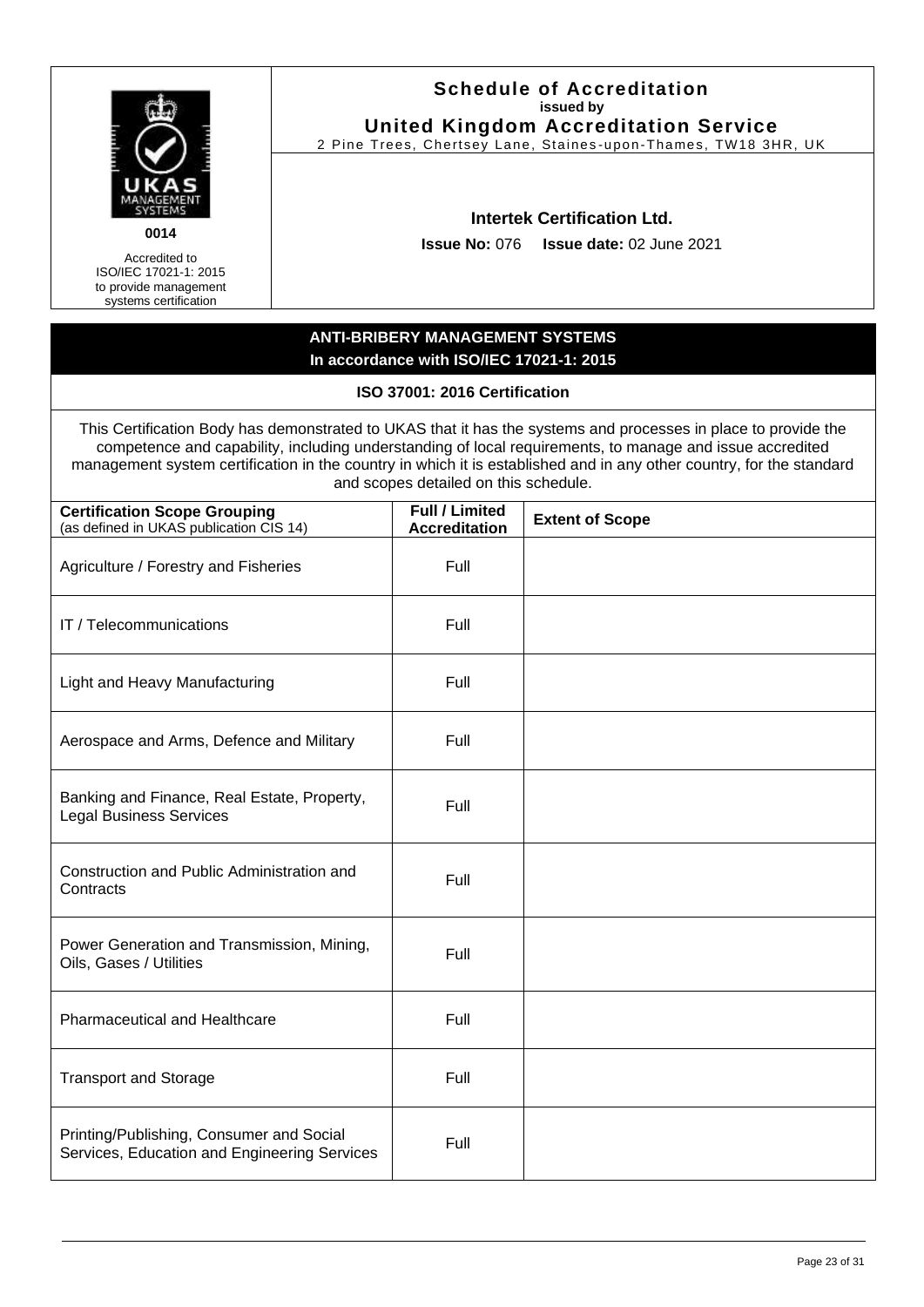<span id="page-23-0"></span>

|                                                                                                                                                                                                                                                                                                                                                                                             |                                             |                                               | <b>Schedule of Accreditation</b><br>issued by<br><b>United Kingdom Accreditation Service</b><br>2 Pine Trees, Chertsey Lane, Staines-upon-Thames, TW18 3HR, UK |
|---------------------------------------------------------------------------------------------------------------------------------------------------------------------------------------------------------------------------------------------------------------------------------------------------------------------------------------------------------------------------------------------|---------------------------------------------|-----------------------------------------------|----------------------------------------------------------------------------------------------------------------------------------------------------------------|
| 0014<br>Accredited to<br>ISO/IEC 17021-1: 2015<br>to provide management<br>systems certification                                                                                                                                                                                                                                                                                            |                                             | <b>Issue No: 076</b>                          | <b>Intertek Certification Ltd.</b><br><b>Issue date: 02 June 2021</b>                                                                                          |
|                                                                                                                                                                                                                                                                                                                                                                                             |                                             | <b>ANTI-BRIBERY MANAGEMENT SYSTEMS</b>        |                                                                                                                                                                |
|                                                                                                                                                                                                                                                                                                                                                                                             |                                             | In accordance with ISO/IEC 17021-1: 2015      |                                                                                                                                                                |
|                                                                                                                                                                                                                                                                                                                                                                                             |                                             | ISO 37001: 2016 Certification                 |                                                                                                                                                                |
| This Certification Body has demonstrated to UKAS that it has the systems and processes in place to provide the<br>competence and capability, including understanding of local requirements, to manage and issue accredited<br>management system certification in the country in which it is established and in any other country, for the standard<br>and scopes detailed on this schedule. |                                             |                                               |                                                                                                                                                                |
| <b>Certification Scope Grouping</b><br>(as defined in UKAS publication CIS 14)                                                                                                                                                                                                                                                                                                              |                                             | <b>Full / Limited</b><br><b>Accreditation</b> | <b>Extent of Scope</b>                                                                                                                                         |
| <b>END</b>                                                                                                                                                                                                                                                                                                                                                                                  |                                             |                                               |                                                                                                                                                                |
|                                                                                                                                                                                                                                                                                                                                                                                             | <b>HEALTH AND SAFETY MANAGEMENT SYSTEMS</b> |                                               |                                                                                                                                                                |
|                                                                                                                                                                                                                                                                                                                                                                                             |                                             | In accordance with ISO/IEC 17021-1: 2015      |                                                                                                                                                                |
|                                                                                                                                                                                                                                                                                                                                                                                             |                                             |                                               | BS OHSAS 18001: 2007 (OHSAS 18001: 2007) and ISO 45001: 2018 Certification                                                                                     |
| <b>Accreditation Scope Reference</b><br>(as defined in IAF ID 1)                                                                                                                                                                                                                                                                                                                            |                                             | <b>Full / Limited</b><br><b>Accreditation</b> | <b>Extent of Scope</b>                                                                                                                                         |
| IAF 1 Agriculture, forestry and fishing                                                                                                                                                                                                                                                                                                                                                     |                                             | Full                                          |                                                                                                                                                                |
| IAF 2 Mining and quarrying                                                                                                                                                                                                                                                                                                                                                                  |                                             | Full                                          |                                                                                                                                                                |
| IAF 3 Food products, beverages and tobacco                                                                                                                                                                                                                                                                                                                                                  |                                             | Full                                          |                                                                                                                                                                |
| IAF 4 Textiles and textile products                                                                                                                                                                                                                                                                                                                                                         |                                             | Full                                          |                                                                                                                                                                |
| IAF 5 Leather and leather products                                                                                                                                                                                                                                                                                                                                                          |                                             | Full                                          |                                                                                                                                                                |
| IAF 6 Wood and wood products                                                                                                                                                                                                                                                                                                                                                                |                                             | Full                                          |                                                                                                                                                                |
| IAF 7 Pulp, paper and paper products                                                                                                                                                                                                                                                                                                                                                        |                                             | Full                                          |                                                                                                                                                                |
| IAF 8 Publishing companies                                                                                                                                                                                                                                                                                                                                                                  |                                             | Full                                          |                                                                                                                                                                |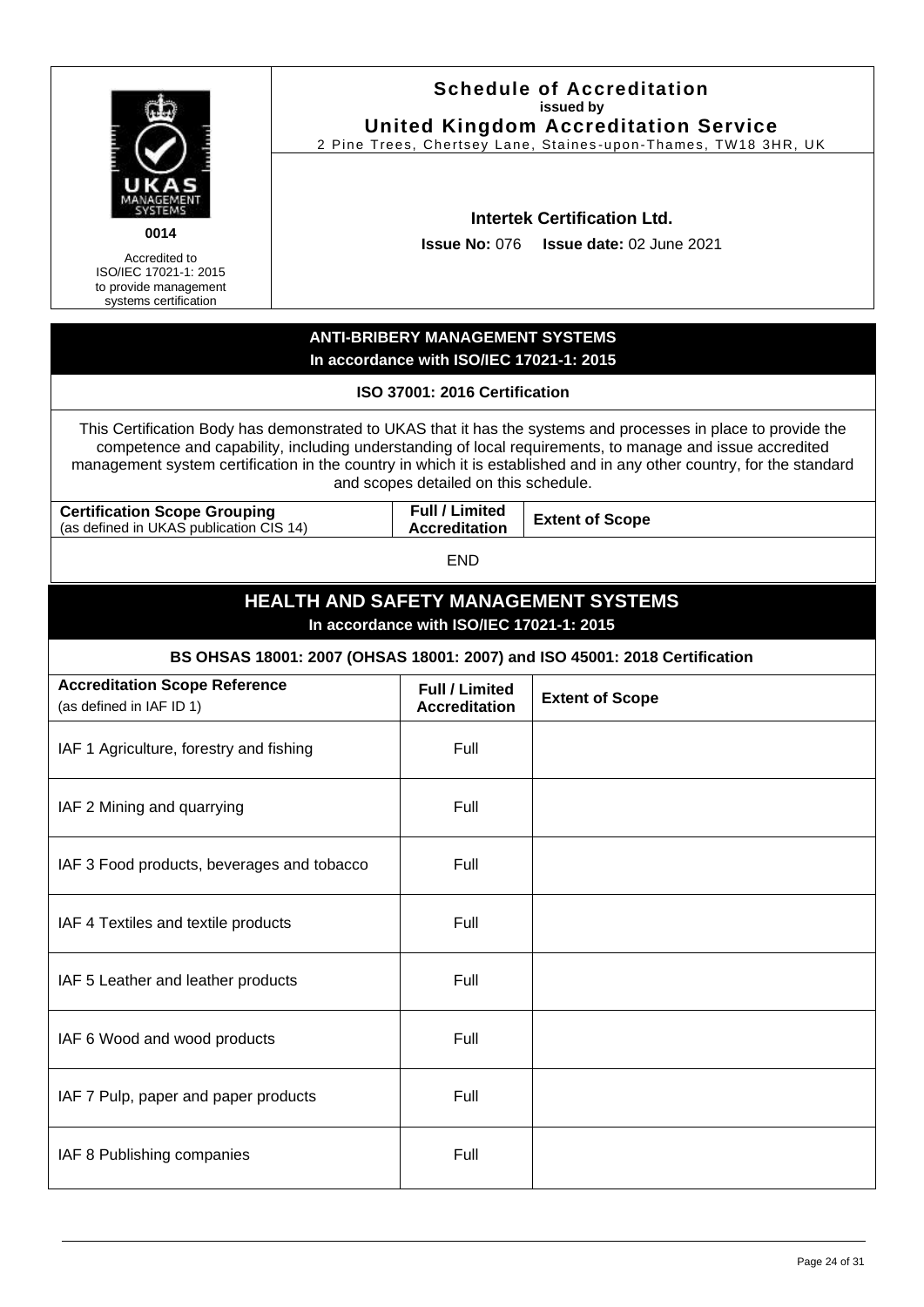

Accredited to ISO/IEC 17021-1: 2015 to provide management systems certification

#### **Schedule of Accreditation issued by United Kingdom Accreditation Service**

2 Pine Trees, Chertsey Lane, Staines -upon-Thames, TW18 3HR, UK

#### **Intertek Certification Ltd.**

**Issue No:** 076 **Issue date:** 02 June 2021

# **HEALTH AND SAFETY MANAGEMENT SYSTEMS In accordance with ISO/IEC 17021-1: 2015 BS OHSAS 18001: 2007 (OHSAS 18001: 2007) and ISO 45001: 2018 Certification Accreditation Scope Reference** (as defined in IAF ID 1) **Full / Limited Accreditation Extent of Scope** IAF 9 Printing companies Full IAF 10 Manufacture of coke and refined petroleum products Full IAF 12 Chemicals, chemical products and fibres  $\vert$  Full IAF 13 Pharmaceuticals Full IAF 14 Rubber and plastic products Full IAF 15 Non-metallic mineral products Full IAF 16 Concrete, cement, lime, plaster etc Full IAF 17 Basic metals and fabricated metal products Full IAF 18 Machinery and equipment Full IAF 19 Electrical and optical equipment Full IAF 20 Shipbuilding Full and Full and Full and Full and Full and Full and Full and Full and Full and Full and Full and Full and Full and Full and Full and Full and Full and Full and Full and Full and Full and Full and Full

IAF 21 Aerospace Full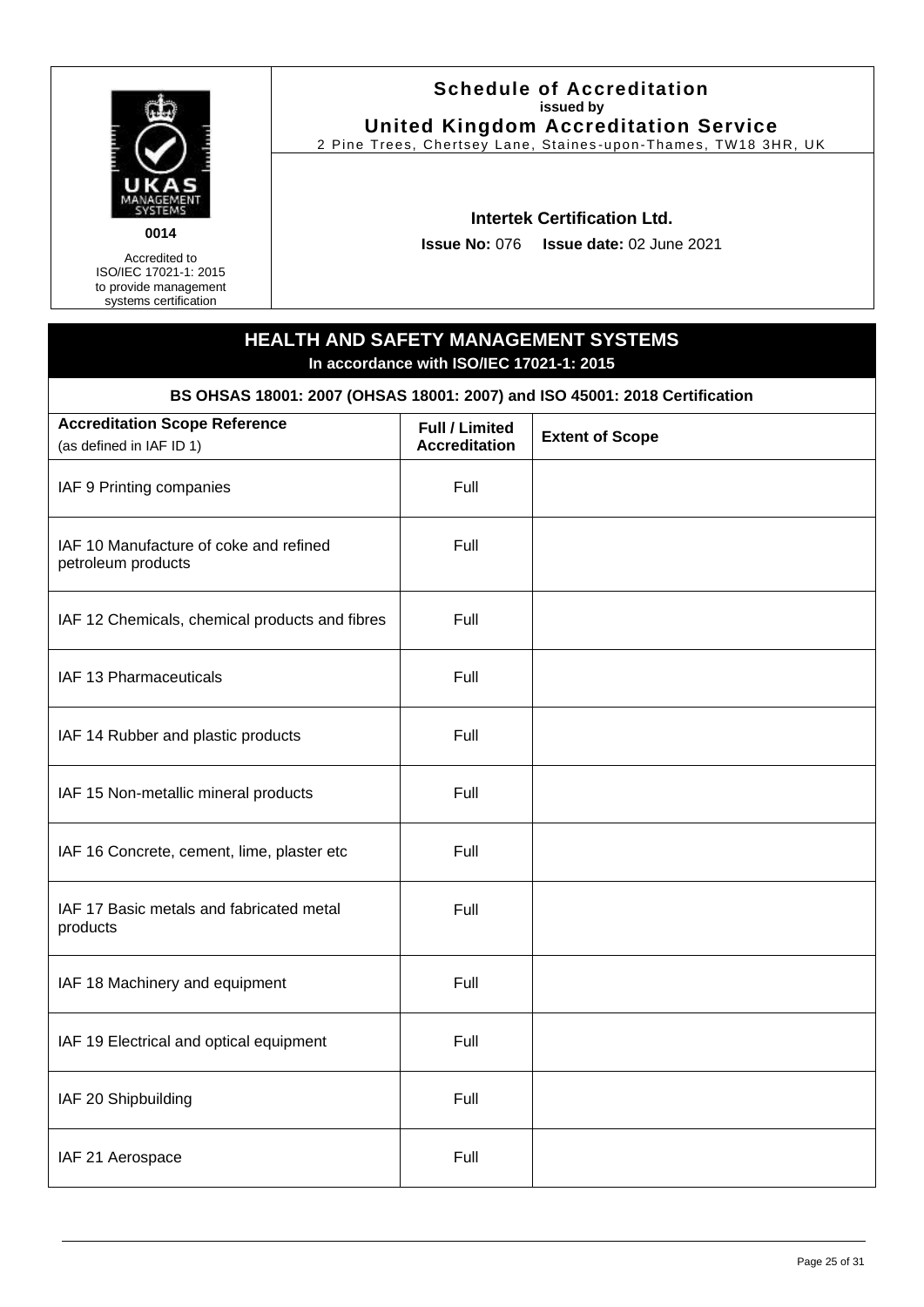

Accredited to

ISO/IEC 17021-1: 2015 to provide management systems certification

#### **Schedule of Accreditation issued by United Kingdom Accreditation Service**

2 Pine Trees, Chertsey Lane, Staines -upon-Thames, TW18 3HR, UK

#### **Intertek Certification Ltd.**

**Issue No:** 076 **Issue date:** 02 June 2021

## **HEALTH AND SAFETY MANAGEMENT SYSTEMS In accordance with ISO/IEC 17021-1: 2015 BS OHSAS 18001: 2007 (OHSAS 18001: 2007) and ISO 45001: 2018 Certification Accreditation Scope Reference** (as defined in IAF ID 1) **Full / Limited Accreditation Extent of Scope** IAF 22 Other transport equipment Full IAF 23 Manufacturing not elsewhere classified | Full IAF 24 Recycling Full IAF 25 Electricity Supply Full EA 26 Gas supply Full IAF 27 Water supply Full IAF 28 Construction **Full** Full IAF 29 Wholesale and retail trade; Repair of motor vehicles, motorcycles and personal and household goods Full IAF 30 Hotels and restaurants Full IAF 31 Transport, storage and communication | Full IAF 32 Financial intermediation; real estate; renting Full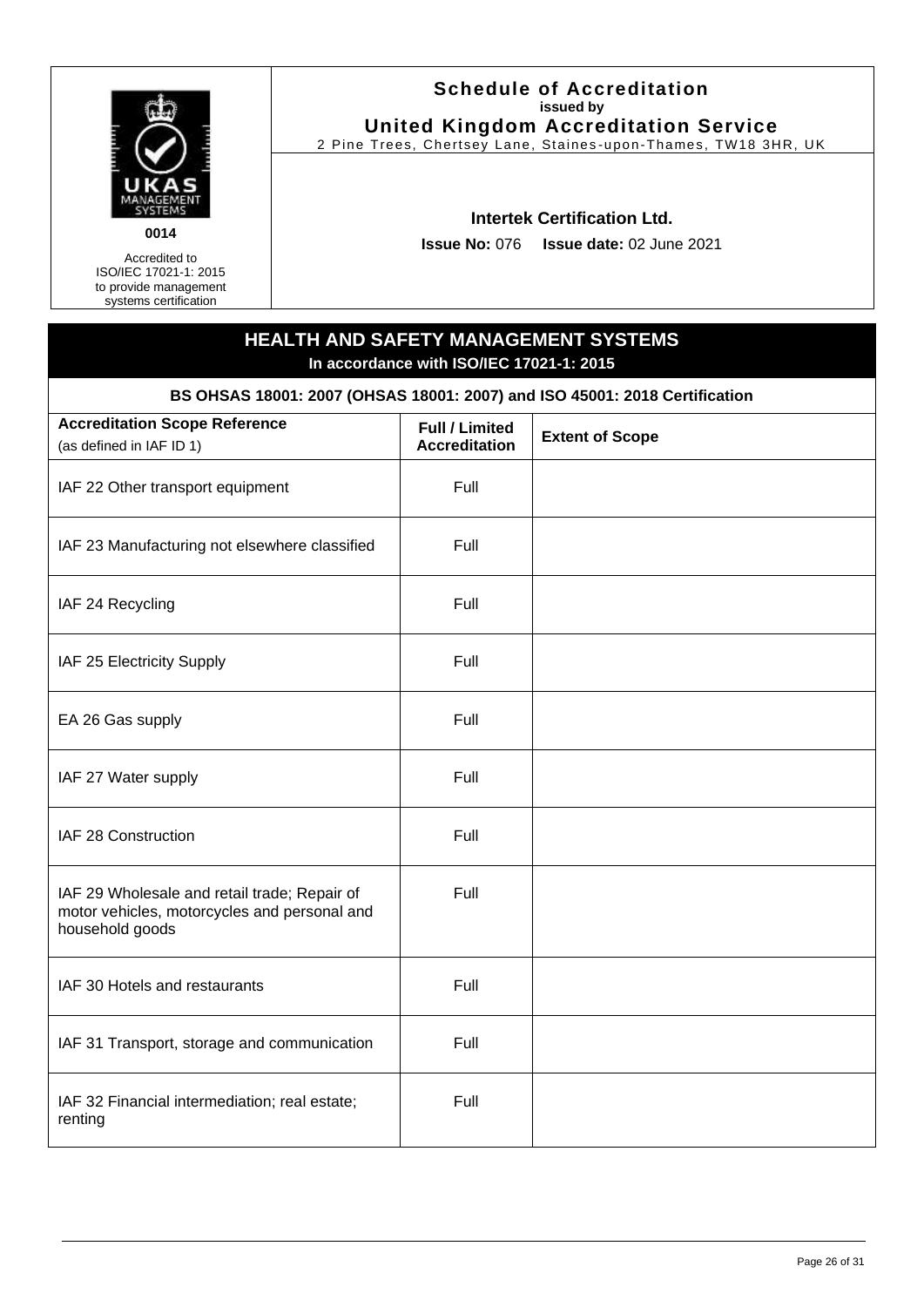

Accredited to ISO/IEC 17021-1: 2015 to provide management systems certification

#### **Schedule of Accreditation issued by United Kingdom Accreditation Service**

2 Pine Trees, Chertsey Lane, Staines -upon-Thames, TW18 3HR, UK

#### **Intertek Certification Ltd.**

**Issue No:** 076 **Issue date:** 02 June 2021

## **HEALTH AND SAFETY MANAGEMENT SYSTEMS In accordance with ISO/IEC 17021-1: 2015 BS OHSAS 18001: 2007 (OHSAS 18001: 2007) and ISO 45001: 2018 Certification Accreditation Scope Reference Full / Limited**

| (as defined in IAF ID 1)      | <u>, an , come a</u><br><b>Accreditation</b> | <b>Extent of Scope</b> |
|-------------------------------|----------------------------------------------|------------------------|
| IAF 33 Information technology | Full                                         |                        |
| IAF 34 Engineering services   | Full                                         |                        |
| IAF 35 Other services         | Full                                         |                        |
| IAF 36 Public administration  | Full                                         |                        |
| IAF 37 Education              | Full                                         |                        |
| IAF 38 Health and social work | Full                                         |                        |
| IAF 39 Other social services  | Full                                         |                        |
|                               | <b>END</b>                                   |                        |

#### **OHSAS18001:2007 and/or ISO 45001: 2018 Sector Scheme Accreditation**

- SSIP Rule & Bylaws Issue 8.09 : November 2018
- For organisations as defined by ISO 45001 for the following SSIP applicable categories: SSIP Approved SSIP Approved: Principal Contractor SSIP Approved: Contractor SSIP Approved: Principal Designer SSIP Approved: Designer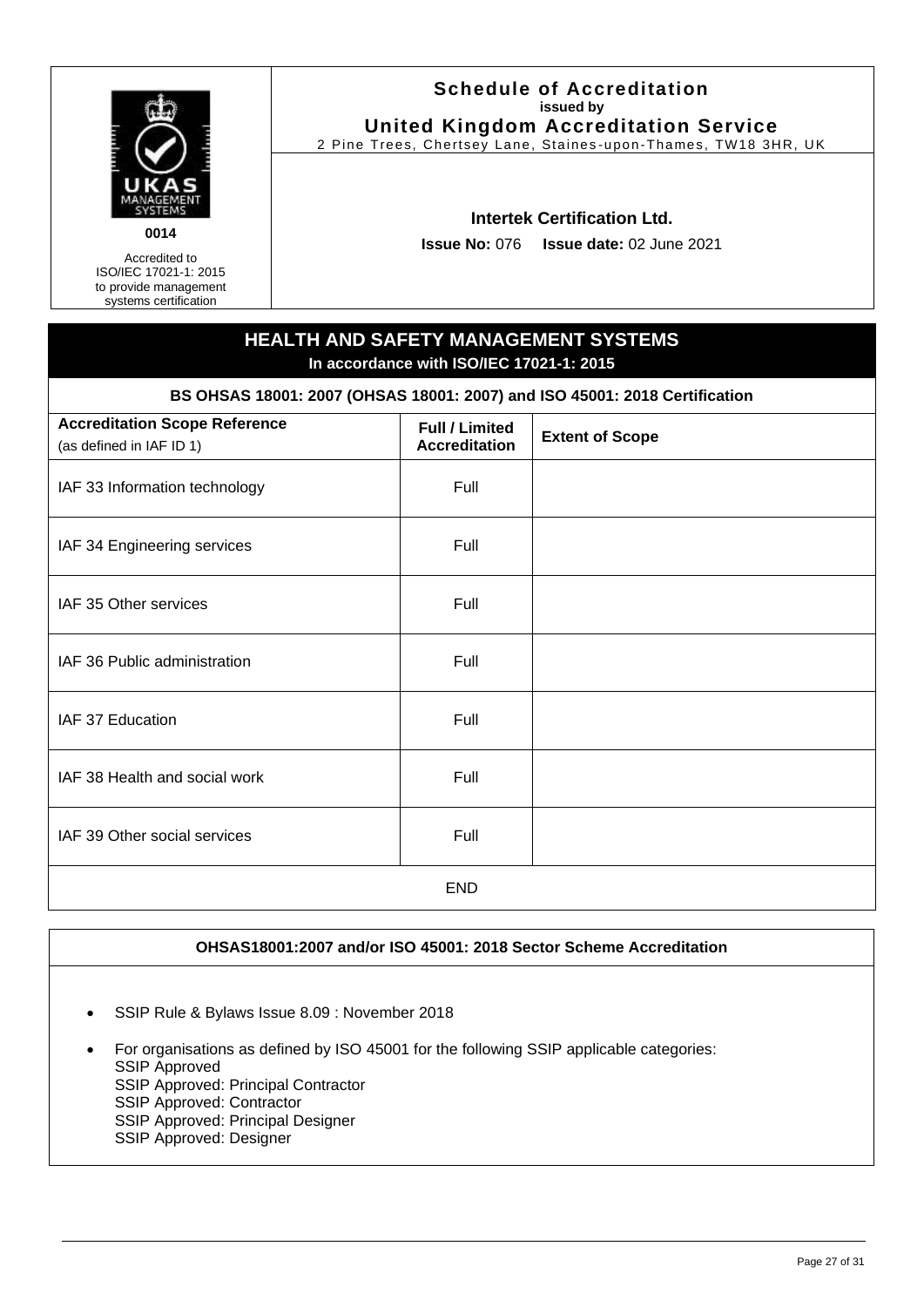|                                                                                                  | <b>Schedule of Accreditation</b><br>issued by<br><b>United Kingdom Accreditation Service</b><br>2 Pine Trees, Chertsey Lane, Staines-upon-Thames, TW18 3HR, UK |  |  |
|--------------------------------------------------------------------------------------------------|----------------------------------------------------------------------------------------------------------------------------------------------------------------|--|--|
| 0014<br>Accredited to<br>ISO/IEC 17021-1: 2015<br>to provide management<br>systems certification | <b>Intertek Certification Ltd.</b><br><b>Issue No: 076 Issue date: 02 June 2021</b>                                                                            |  |  |
|                                                                                                  | OHSAS18001:2007 and/or ISO 45001: 2018 Sector Scheme Accreditation                                                                                             |  |  |

END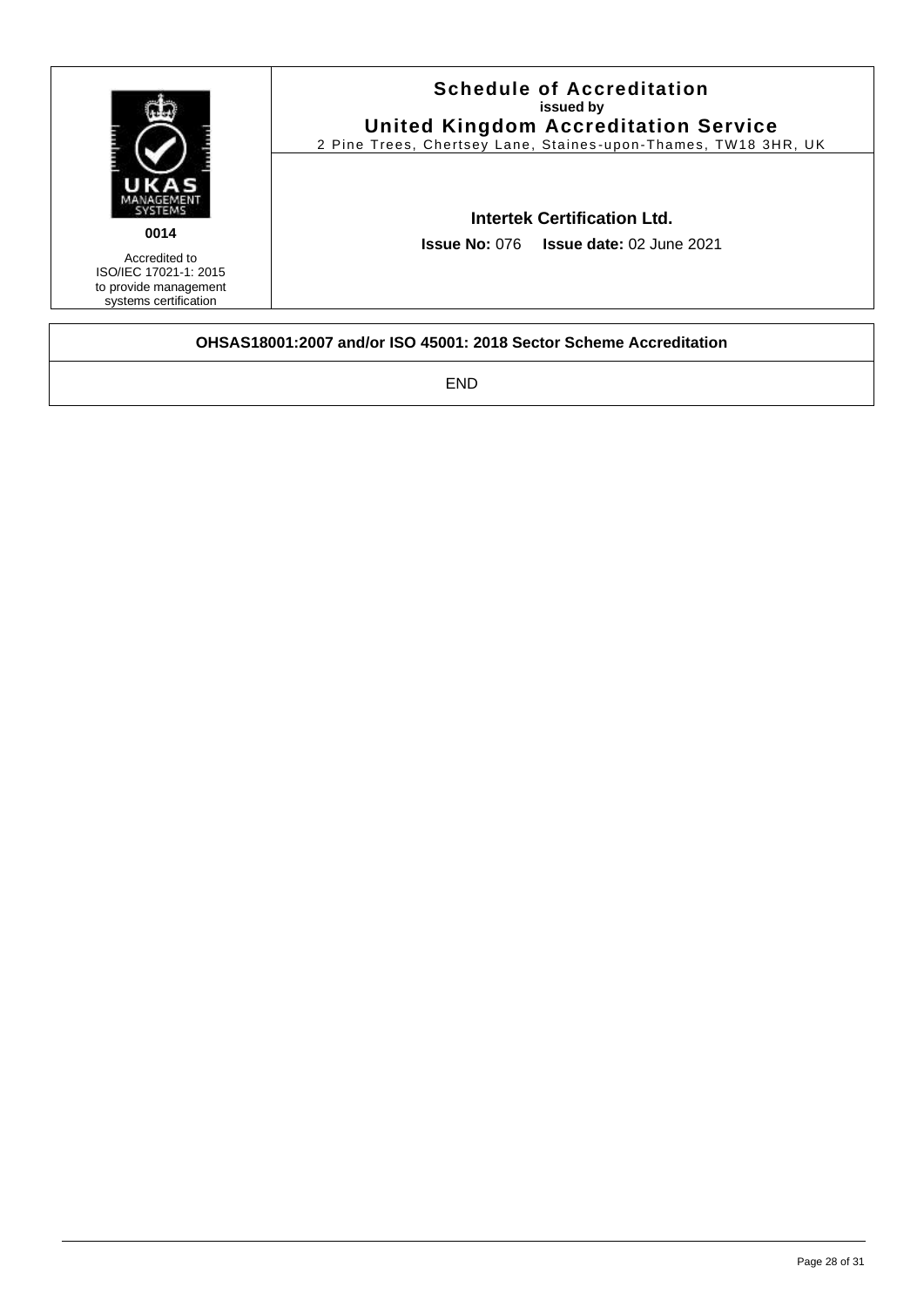

#### **Schedule of Accreditation issued by United Kingdom Accreditation Service**

2 Pine Trees, Chertsey Lane, Staines -upon-Thames, TW18 3HR, UK

#### **Intertek Certification Ltd.**

**Issue No:** 076 **Issue date:** 02 June 2021

# <span id="page-28-0"></span>**ASSET MANAGEMENT SYSTEMS In accordance with ISO/IEC 17021-1: 2015 ISO 55001: 2014 Certification Asset Management Systems Certification Scope Grouping International Accreditation Forum Scope Reference Full / Limited Extent of Scope** Agriculture & Fishing | IAF 1 Full Mining and quarrying IAF 2 Full Light manufacturing  $\vert$  IAF 3, 5, 6, 8, 9, 14, 18, 19 Full Heavy manufacturing  $\vert$  IAF 4, 7, 15, 16, 17 Full Oil/gas/chemical | IAF 10, 12, 13 | Full Recycling/waste | IAF 24, 39 (part) NACE 38 and 29 | Full Nuclear **IAF 11** IAF 11 **Full** Shipping | IAF 20 Full Aerospace IAF 21 Full Railways | IAF 22 (part) NACE 30.2, 49.1 and 2 | Full Utilities | IAF 25, 26, 27, Full Construction IAF 28 Full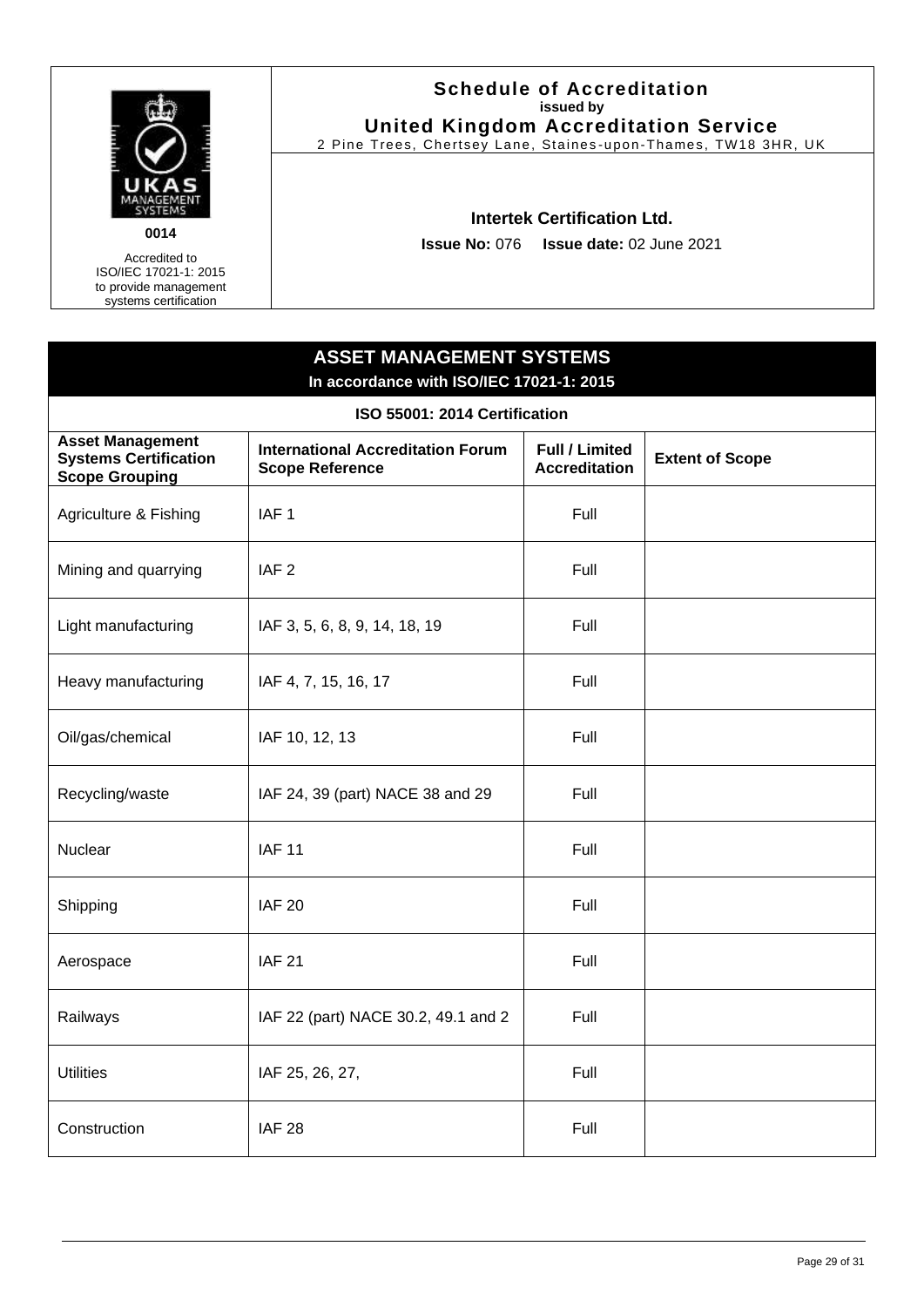